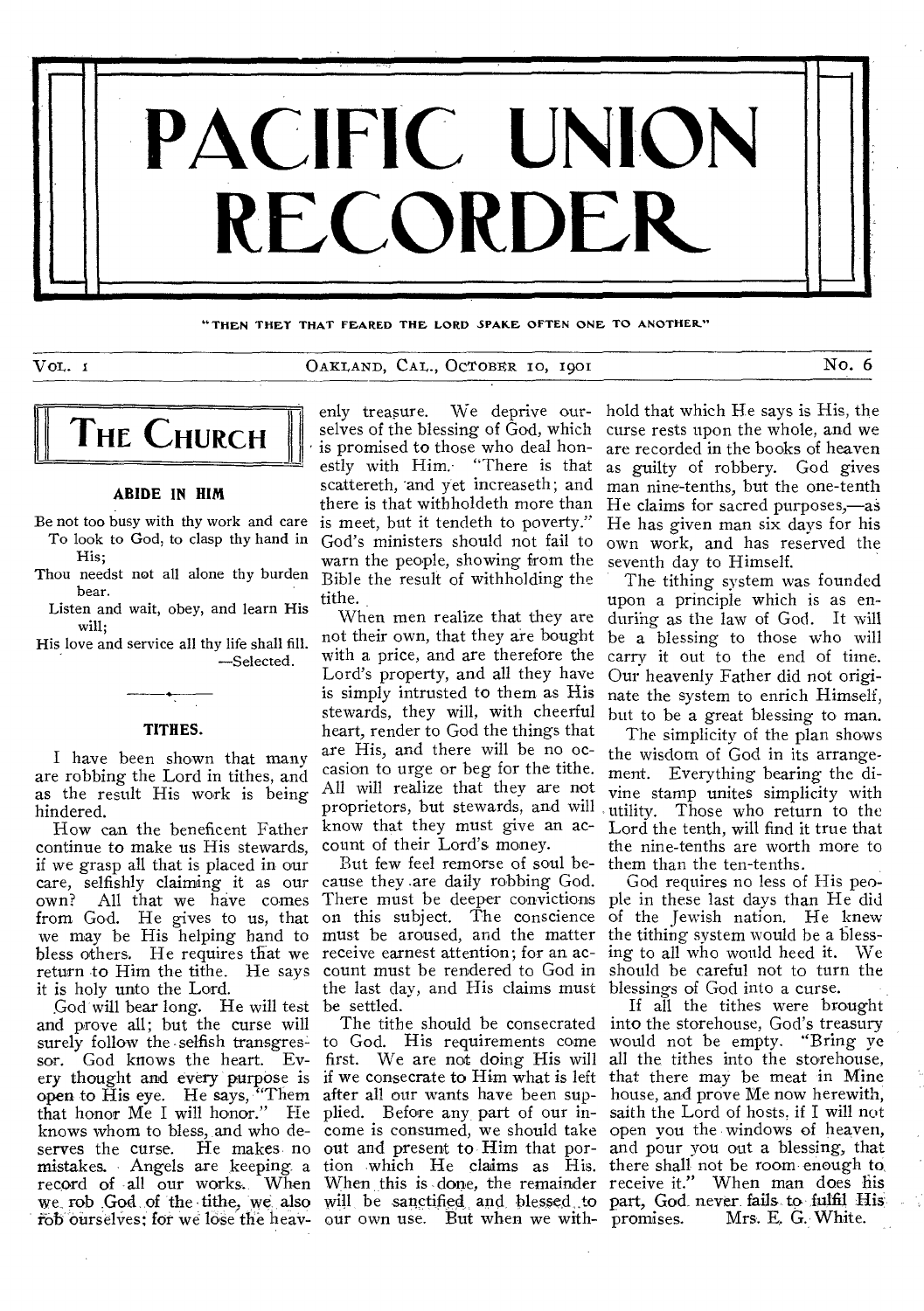# **ORDER IN THE CHURCH**

The church of Christ is "built upon the foundation of the apostles and prophets, Jesus Christ Himself being the chief cornerstone; in whom all the building fitly framed together groweth unto an holy temple in the Lord; in whom ye also are builded together for an habitation of God through the Spirit." Eph. 2:20-22. "God is not the author of confusion, but of peace, as in all churches of the saints." I Cor. 14:33.

The Lord established order in "the church in the wilderness." "Very soon after leaving Egypt they were organized and most thoroughly disciplined. God had in His special providence qualified Moses to stand at the head of the armies of Israel. He had been a mighty warrior to lead the armies of the Egyptians, and in generalship he could not be surpassed by any man."—Gospel Workers, p. 158.

The Lord's plan in establishing order in both Old and New Testament times seems to proceed on the ground expressed by the apostle Paul when instructing Titus, "For this cause left I thee in Crete, that thou shouldest set in order the things that are wanting." Titus 1:5. This is equivalent to saying, "As you look over the situation you will see the needs of the work, and what is required for its successful management; supply the demand by establishing what is needed."

We read of the order established among the Israelites: "God did not leave His holy tabernacle to be borne, erected, and taken down indiscriminately by any tribe who might choose this office, but persons were chosen who would appreciate the sacredness of the work in which they were engaged."

Israel are faithfully described; the them, and said, It is not reason.that deliverance which the Lord wrought for them, their perfect organization and special order, their sin in murmuring against Moses, and thus against God, their the Holy Ghost and wisdom, whom transgressions, their rebellions, we may appoint over this business." their punishments, their carcasses Acts 6:1-3. These men were strewn in the wilderness because of chosen and ordained to take charge their unwillingness to submit to of the business affairs of a local God's wise arrangements,—this church. Such persons, in other faithful picture is hung up before portions of the Scripture, are called 5:18.

us as a warning, lest we follow their example of disobedience, and fall like them.

"He is as particular now as He was then, and He designs that we should learn lessons of order and organization from the perfect order instituted in the days of Moses for the benefit of the children of Israel."—Gospel Workers, pp. 158 16o.

The good counsel given by Jethro, as he saw a necessity for dividing among the people the great burden that rested upon Moses, was recognized by the Lord and the people, as we see by reading Num.  $11:16$ , 17, and Deut. 1:9-19. Jethro said: "This thing is too heavy for thee; thou art not able to perform it thyself alone. . . . Be thou for the people to Godward, that thou mayest bring the causes unto God; and thou shalt teach them ordinances and laws, and shalt show them the way wherein they must walk, and the work that they must do. Moreover thou shalt provide out of all the people able men, such as fear God, men of truth, hating covetousness; and place such over them, to be rulers of thousands, and rulers of hundreds, rulers of fifties, and rulers of tens; and let them judge the people at all seasons; and it shall be, that every great matter they shall bring unto thee, but every small matter they shall judge; so shall it be easier for thyself, and they shall bear the burden with thee." Ex. 18: 18-22.

"The travels of the children of the multitude of the disciples unto One of the first points in gospel order established by the apostolic church was in connection with the events immediately following the day of Pentecost: "There arose a murmuring of the Grecians against the Hebrews, because their widows were neglected in the daily minis-<br>tration. Then the twelve called Then the twelve called we should leave the Word of God, and serve tables. Wherefore, brethren, look ye out among you seven men of honest report, full of

deacons. The word "diakonos," rendered "deacon," is defined, "Ministry in the church, deaconship, the office of collecting and distributing alms to the poor, or inquiring into, and relieving, their wants."—Greenfield.

The apostles would have us know "that the head of every man is Christ" (I Cor. 11:3), that we are to seek to Him in all things for guidance, yet they found it needful to have officers in the church. When writing to Timothy respecting the proper qualifications and selection of such officers, Paul said this was done "that thou mavest know how thou oughtest to behave thyself in the house of God, which is the church of the living God, the pillar and ground of the truth." I Tim. 3:14, 15.

Concerning apostolic times we read: "The church was in danger in the apostles' days of being imposed upon and deceived by false teachers. Therefore the brethren chose men who had given good evidence that they were capable of ruling well their own house, and preserving order in their own families, and who could enlighten those who were in darkness. Inquiry was made of God concerning these, and then, according to the mind of the church and the Holy Ghost, they were set apart by the laying on of hands."

"We should take as special measures as they did to secure the peace, harmony, and union of the flock. We have their example, and should follow it."—"Early Writings" (supplement to "Experience and Views"), pp. 15, 16.

To those placed as teachers and leaders in the church, the Lord has said, "In all things showing thyself a pattern of good works; in doctrine showing uncorruptness, gravity, sincerity, sound speech, that can not be condemned; that he that is of the contrary part may be ashamed, having no evil thing to say of you." Titus 2:7, 8.

J. N. Loughborough.

"In everything give thanks; for this is the will of God in Christ Jesus concerning you." 1 Thess.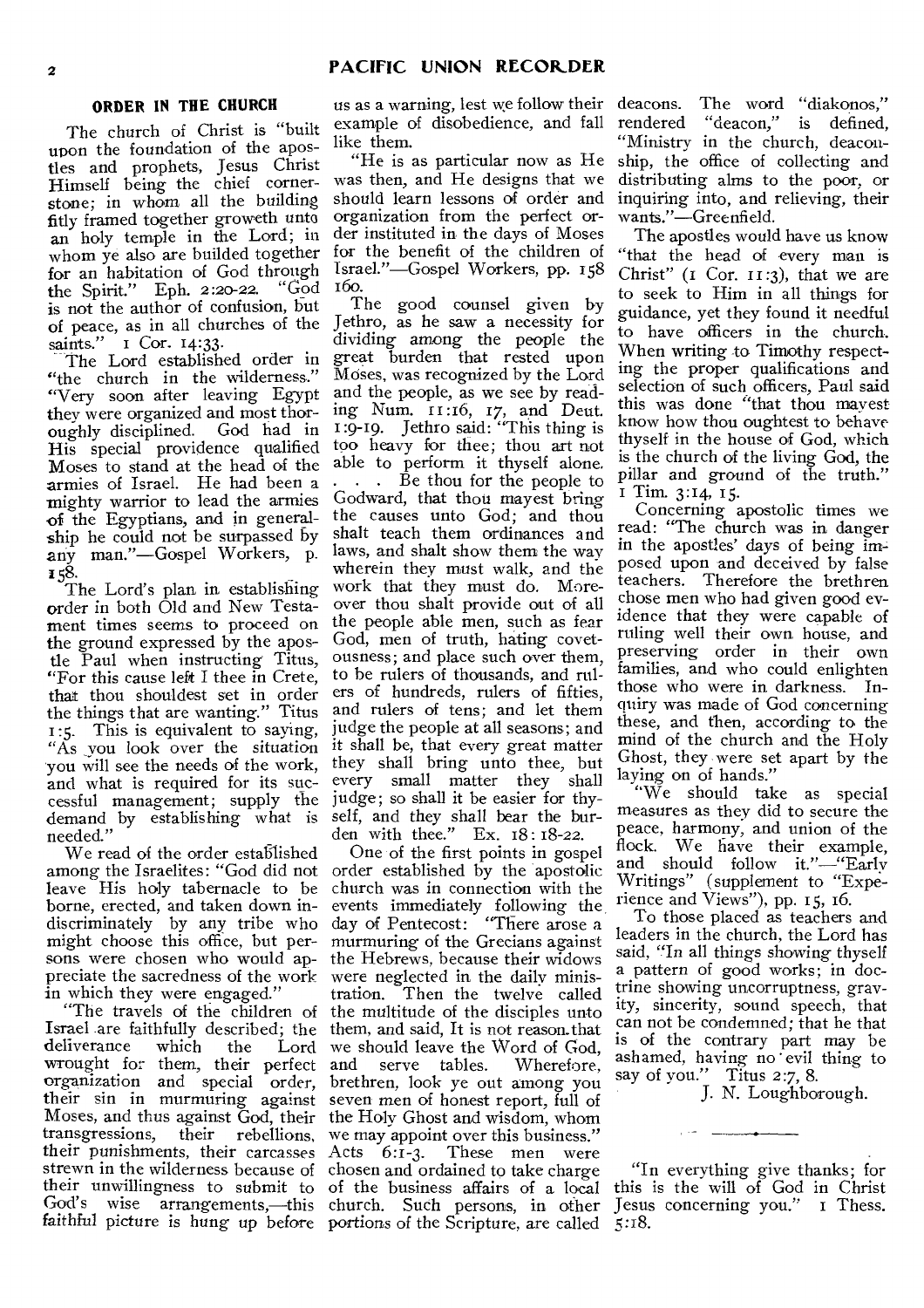# **GROWTH IN THE MINISTRY**

It is necessary that a minister shall continually grow. He can not long stand still. The current will carry him backward. He will lose that power and living interest himself that are needed to call forth the most effective response from his hearers, unless he is gaining new power with new experiences.

There have been many who have accomplished more when young in the work than they have in later years. This should not be so. One reason for this was that, as they studied in preparation to feed others, they were continually gaining new views themselves. This would cause their hearts to burn and their faces to glow as they told what they had learned to others.

It was always fresh and new. Later, with less preparation, they have told the same thing, and the living power was lacking in their own experience, and to the same extent it failed to move the hearts of others.

There is one thing that will ever bring a fresh experience to old and young; that is, to commit to memory one text, or more, on every principal point that you expect to present in your sermon. Connect them in such a way that they will express the sermon. You may need many other texts, "here a little, and there a little," to make plain to dull ears the truths that you would teach, but these will be an inspiration to you.

Perhaps one will say, "I have committed to memory these outlines of sermons, and do not need to do so." You may have done so, but be sure that you can always take others that you have not committed and do the same again. In this way a minister will ever grow. After he has committed to memory a new list of verses embodying the thoughts of a sermon, he will find added power in using those which he has before learned. This is not advising any one to find something new or strange before resting, but to deepen and enrich the experience in the glorious truths that have been the light of all the ages.

list of texts, and then bind himself to them in a sermon?—Certainly not. He should feel free to present as many as the Spirit of God calls to his mind for the occasion. There is one thing, however, that it is well to remember. The Spirit of God does not often call for a large number in one sermon. He says: "Let your discourses be short. Dwell decidedly on a few important points." "Keep decidedly to a few points." "Speak short. Your discourses are generally double the length they should be."—"Special Testimony," No. 7,

P. 44- There is a great liability, if there is self in the heart, of each one getting the idea that his teaching is the exception, and that it calls for the extra time. It is well to remember that "the truth will keep," and "error better be left untold."

A flew words will often rouse the heart, when many will weary it. Clarence Santee.



#### **AMONG THE CONFERENCES**

Tuesday evening, August 6, in company with Elder McClure, I left San Francisco to attend the camp-meeting at Los Angeles. This meeting has been quite fully reported in previous numbers of the "Recorder." My intention was to remain at this meeting for the first days only, and to leave as soon as the conference was organized, as a meeting had been appointed for Utah at the same date, August 8-18. The organization of the The organization of the conference was completed Monday, the 12th, but other interests of the meeting seemed to demand my presence until its close. This, and a council meeting in Oakland in very promising field for the sanita-Utah, and Bozeman, Montana. The brethren present at these meetings have reported an excellent interest and profitable meetings at both places.

Should a man select a certain by forest fires, burning of snow-21, after a number of delays, caused

sheds, and railroad accidents of different kinds, I reached Missoula, Montana, late Saturday night, having spent the Sabbath with the church at Butte. The meeting at Missoula will long be remembered by me as one of the most enjoyable meetings I have ever attended, much of the blessing of the Lord attending the work of all the laborers. The brethren returned to their homes with courage renewed and their faith strengthened, and there was a good interest in the town to hear more of the truths presented.

the interests of the sanitarium in rium, and, with proper care upon Los Angeles, rendered it impossi-the part of the brethren, and with ble for me to meet with the breth-the blessing of the Lord, we may ren in their meetings at Bountiful, expect to see great results from the The four days intervening between the close of the Missoula meeting and the beginning of the meeting at Seattle were taken advantage of to visit the Spokane Sanitarium and the Walla Walla College. The sanitarium in Spokane has been enjoying a good degree of prosperity. Much of the time their facilities have been entirely inadequate for the demands made upon them. Early in the year steps were taken to provide more room and better facilities. When I visited them, September r, I found their new building of some thing over twenty rooms well tinder way, and those in charge were hoping to be able to occupy it inside of sixty days. This building provides for offices, treatment rooms, class rooms, and apartments for the patients, and will, with their present building, give them over forty rooms, besides the cottages they are now renting. I found Dr. Leadsworth, with the regular medical work and the down-town offices, extremely busy, but he has found relief from many of his former cares by the placing of the business management of the institution upon Brother S. A. Anderson. I believe that this is a institution that has been planted at this place.

Leaving Oakland again August which time the college opened its I was fortunate to be able to visit College Place at this time, being there September 3 and 4, during doors to students for the new year. This was an earlier date than in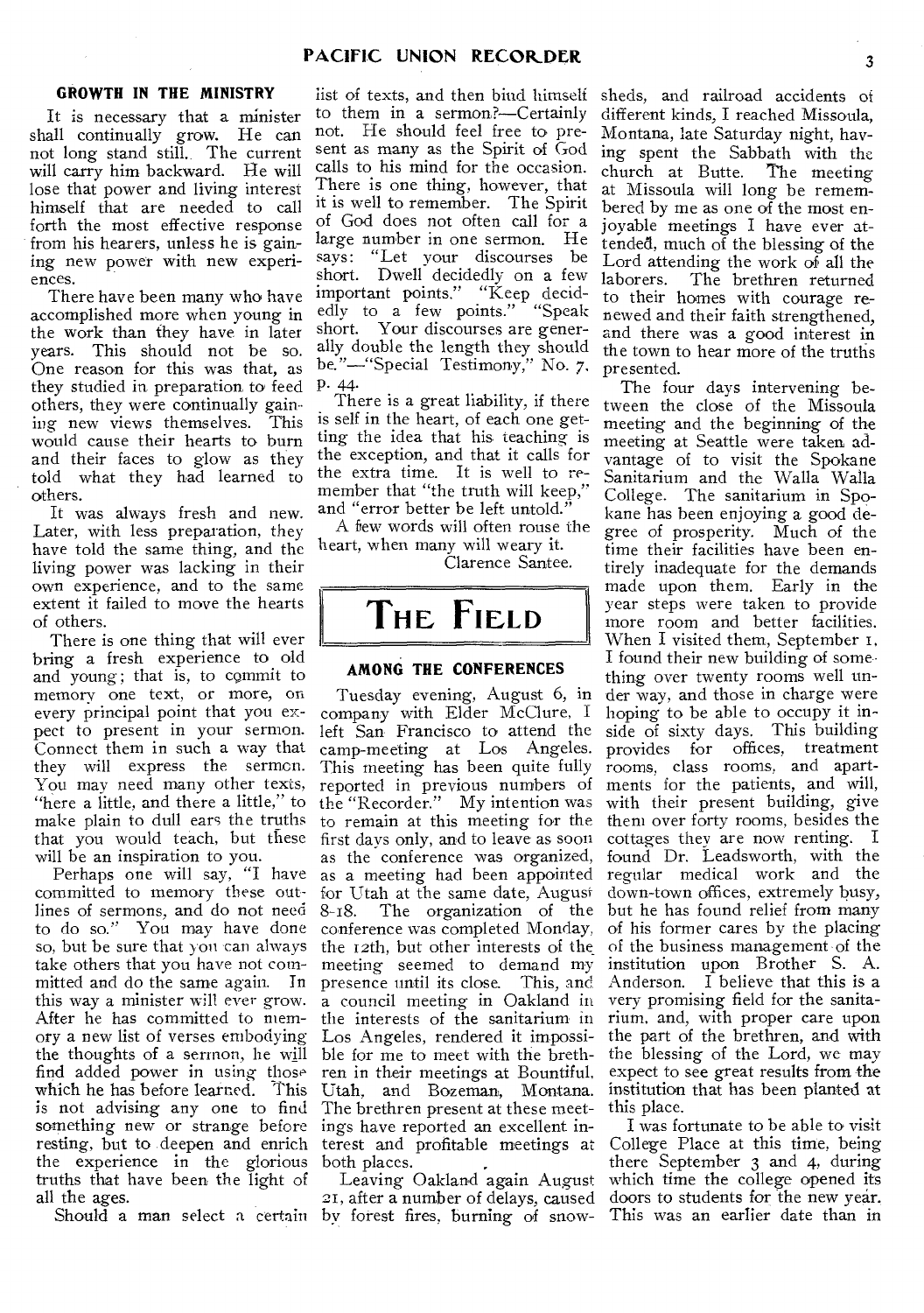former years, which may partially account for the fact that the attendance was not as large as ordinarily; but, later on, when the work in the orchards is over, a decided increase in attendance was expected. I was pleased to meet Elder Breed here. I found him busy planning for, and putting into execution, aggressive work on various lines. The work for "Christ's Object Lessons" has not been at all satisfactory to the brethren, and another earnest effort will at once be put forth in behalf of this book for the relief of the college.

I reached Seattle September 5, in time for the opening meeting. The camp was pitched in a thicklysettled portion of the town. Besides Elder Loughborough and myself, there were present Elder C. N. Martin, of California; Elders Decker, Ward, Nellis, and Cole, of the North Pacific Conference, and S. C. Osborne, from the Pacific Press. A good work was accomplished at this meeting for our people, especially for the young. Sinners were converted to Christ and backsliders reclaimed.

The North Pacific Conference Committee is planning for a strong and united effort on the part of all their laborers in the sale of "Christ's Object Lessons" during the next three months.

A visit to the Portland Sanitarium revealed a very satisfactory condition in that institution, except for the lack of room and proper facilities. Like the Spokane Sanitarium, they are taxed to their utmost.

Thursday, September 19, had been appointed for the opening of<br>the camp-meeting at Weiser, the camp-meeting at Idaho, but the people were slow in gathering. By Sabbath there were probably seventy-five or eighty present, with but little evidence of any interest in the town, which might probably be accounted for by the stormy and threatening weather. While this meeting did not prove to be all that had been hoped for, yet it was greatly enjoyed by those present, and good was accomplished.<br>Elders Loughborough. Breed. Loughborough, Breed, Martin, and Sharp, besides the gel's message in India. While we

Osborne, in the interests of the God will send forth more laborers publishing work.

From September 26 to October 6 was spent with the laborers in Utah, the churches in Ogden, Provo, and Salt Lake City being<br>visited. Notwithstanding the Notwithstanding the difficulties of this hard field, I found the workers all of good courage and planning for an active campaign in Salt Lake City this winter. At present meetings are being held at Wood's Cross and Farmington, between Ogden and Salt Lake City. Brother and Sister Fries are working hard in the Salt Lake Mission, and are meeting with some encouragement. While in Utah I met Brother Boeker, of the St. Helena Sanitarium Food Company, who was visiting the state to arrange for the sale of the food company's goods. He has secured a very desirable store room in a good location in Salt Lake City, and by this time the store is probably open and<br>transacting business. With the transacting business. three or four trained nurses already there, I believe our health work will be called to the attention of the public in such a manner-that soon there will be a demand for other lines. W. T. Knox. W. T. Knox.

#### **AN OPEN LETTER**

Dear Brethren and Sisters: In returning to this country for a few months, one thought has been uppermost in my mind constantly, What can I say, what can I do, to turn the hearts of our people towards the millions of India? Much has been said and written of the horrors of the famine and the desolations of the plague in India, and our people on the coast have done nobly in contributing of their means to relieve the fearful distress. But I want to appeal to you again in behalf of a far worse famine than the "rice famine" can ever be,—a famine for hearing the Word of the Lord.

With a population four times that of the entire United States, we have a corps of about a dozen workers proclaiming the third an-

into the harvest, yet we can never hope to be able to have individual workers to send to all these millions. Our only hope of reaching them is through reading matter. Of late we have been making a special effort to get out literature, small tracts, for free distribution, on the coming of the Lord and kindred subjects, in the vernaculars of India, and we hope within the next year to scatter them like the leaves of autumn throughout the country. Thus fax we have been able to make only a beginning in one of the many languages of that country. We have a few tracts in the Bengali, a language spoken by over 40,000,000 people, but we have to be so careful in distributing them, lest one be wasted!

As I have gone through village after village distributing these tracts, I never saw people more eager to read. Time after time I have seen men at work in their shops drop everything and never stop reading until they finished the tract. The message of the soon coming of Christ stirs the people of India as nothing else seems to do. And why is it?--Simply because it is the message due to the world at the present time, and we owe it to the people of India.

But so often as I have been distributing in one language, some one has come to me and asked for reading matter in another tongue. As one poor man said to me when I had to tell him I had nothing he could read: "Memsahib, don't you know there are millions of people in India who only know my language? What are you going to do for us?"

What are we going to do for them? Are there not many of our brethren and sisters on the Pacific Coast who would like to have a part in this work? For \$5.00 we can print 5,000 tracts in any of the languages of India. If you can not go to India yourself, would you not like to be the means of scattering i,000, or 3,000, or 5,000 tracts on the coming of the Lord among India's millions?

writer, were present, also Brother are praying and believing that send in their contribution without Let any upon whom God lays the burden to assist in this work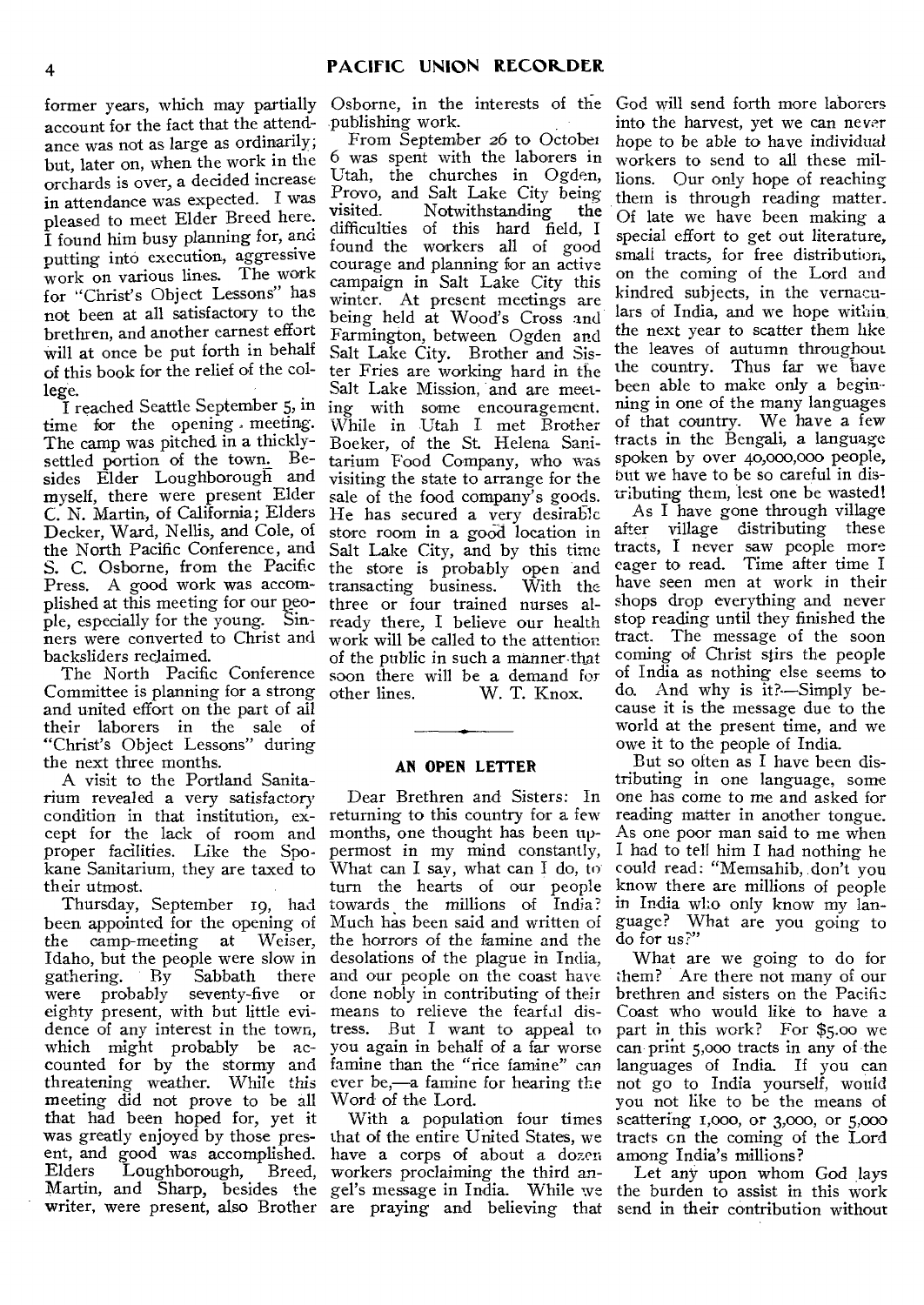delay to the missionary secretary, W. V. Sample, 3o1 San Pablo Ave., Oakland, Cal.

> Yours in His service, Georgia A. Burrus.

# **SKAGWAY, ALASKA**

[The following paragraphs are extracts from a private letter.]

I thought it might be of interest to you to know the amount of literature distributed by us, which is as follows

Periodicals distributed, 1,68o; pages given away, 24,284; pages loaned, 4,707; yearly subscriptions taken, 6; Bible-readings given, 14; letters written, 32; "Christ's Object Lessons" sold, I.

This is for ten quarters, and, of course, is not nearly as large as it should be. But you know we are both wage-earners, and what we do must be done outside of our regular work and house cares.

have placed a full set of our bound books, and a copy of "Christ's Object Lessons" given to the Presbyterian and Baptist ministers and the secretaries of the Y. M. C. A., respectively.

In addition to this I have had a class of bright young people in the union Sunday-school for nearly two years, where many opportunities are given for sowing seeds of truth, as well as at the weekly teachers' meeting.

I find there is a growing interest in favor of our methods of treating the sick, and I am often called upon to give treatments.

This field is so different from most fields, in that the population is so shifting! Most of those who come are here for the purpose of getting rich as quickly as possible and returning to their homes. But we know that, if the seed is sown here in faith, the Lord of the harvest will have a loving care over it, and ripen it in other fields.

We find many earnest Christians among the other denominations, with whom it is a pleasure to associate, and whom we fully expect to see accept the truth when the time of real testing comes.

ment for work among the natives. know just how to conduct the work seven o'clock in the morning.

They are a low class, and have become so contaminated from their association with worse white men that it seems an almost hopeless task to try to do anything for them. The Catholic Church and the Salvation Army are about all that appeal to them in a religious way, the first because it gives them nothing to do, and the second because of its noise and display.

There is a blessing that comes from being alone with God, and if our people could only realize, for one week, the joy and comfort that comes from getting out into places where the truth is not known, and letting their light shine, they would not be content to remain congregated in large churches in careless indifference.

Mrs. Dora E. Henton. Sept. 22, 1901.

### **BISBEE, ARIZONA**

In the Y. M. C. A. library we 6,000 inhabitants, full of sin, infi-This is a mining camp of about delity, and backsliding. Some are ready to listen to the truth, but very few are ready to leave all and follow the Lord. We hold both Sabbath and Sunday-school.

> The town is in a narrow canyon about five miles long, with several little spur canyons. The mountains are quite steep. Most of the houses are built on the mountainside, with stairs to go up to them. Yesterday we visited a sister, and went up only 116 stairs.

end of town and Sunday-school in for it. the other. We have between twenty-five and thirty Bible readthe Sabbath.

The miners work night and day, having three eight-hour shifts, consequently one-third of them are ing experiences, and have planted asleep all the time, so in some places we have to change shifts have remained between the covers when the men change. In other places we are compelled to stop the readings for one or two months, and the work goes slowly. Our schools are also crippled in the same way, some not being able to attend for months at a time.

in the right way, so as to reach as many as possible.

C. D. M. Williams,

Mrs. C. D. M. Williams. Sept. 21, 1901.

# **CANVASSING IN HAWAII**

When I left Oakland for home, I brought with me about \$50 worth of books. We have disposed of most of these in our visiting and<br>Bible work. Sister Healey, who Sister Healey, who distributed the first literature on present truth in these islands, has been doing some good work sell-<br>ing "Great Nations." She met ing "Great Nations." with a serious accident a few days ago, while at work, in which one of her legs was broken. She is doing nicely, and bears her affliction very patiently. The day before the misfortune came to her, she sold twelve books in one hour, Sister Healey is in her seventy-fifth year, but she does not want to be excused from active service.

We hold Sabbath-school in one much, and are quite willing to pay Brother DaSilva has been giving most of his time to canvassing for some time past, and has met with very encouraging results. He has taken nearly sixty orders for the Portuguese paper, over eighty for "Good Health," besides a few for several other papers. He is using fifty copies of the "Signs" each week, selling and delivering on short subscriptions. I hope our people will make use of the Portuguese paper where there are any of these people. They like it very

ers, several of whom are keeping ifornia camp-meeting, and have I have tried to stick by the contract we all entered into at the Calcarried some of the printed truth with me everywhere I have been called. I have had many interestsome seeds of truth that would of the book if I had not had it with me.

There is not much encourage-may be given great wisdom to and my wife and I left home before because the interest is not so good the truth to the people scattered We need your prayers, that we horse and cart to use for the day, We have felt very anxious to get over the island. This is nearly impossible without some kind of a<br>conveyance. A few days ago A few days ago Brother Lyle kindly gave us his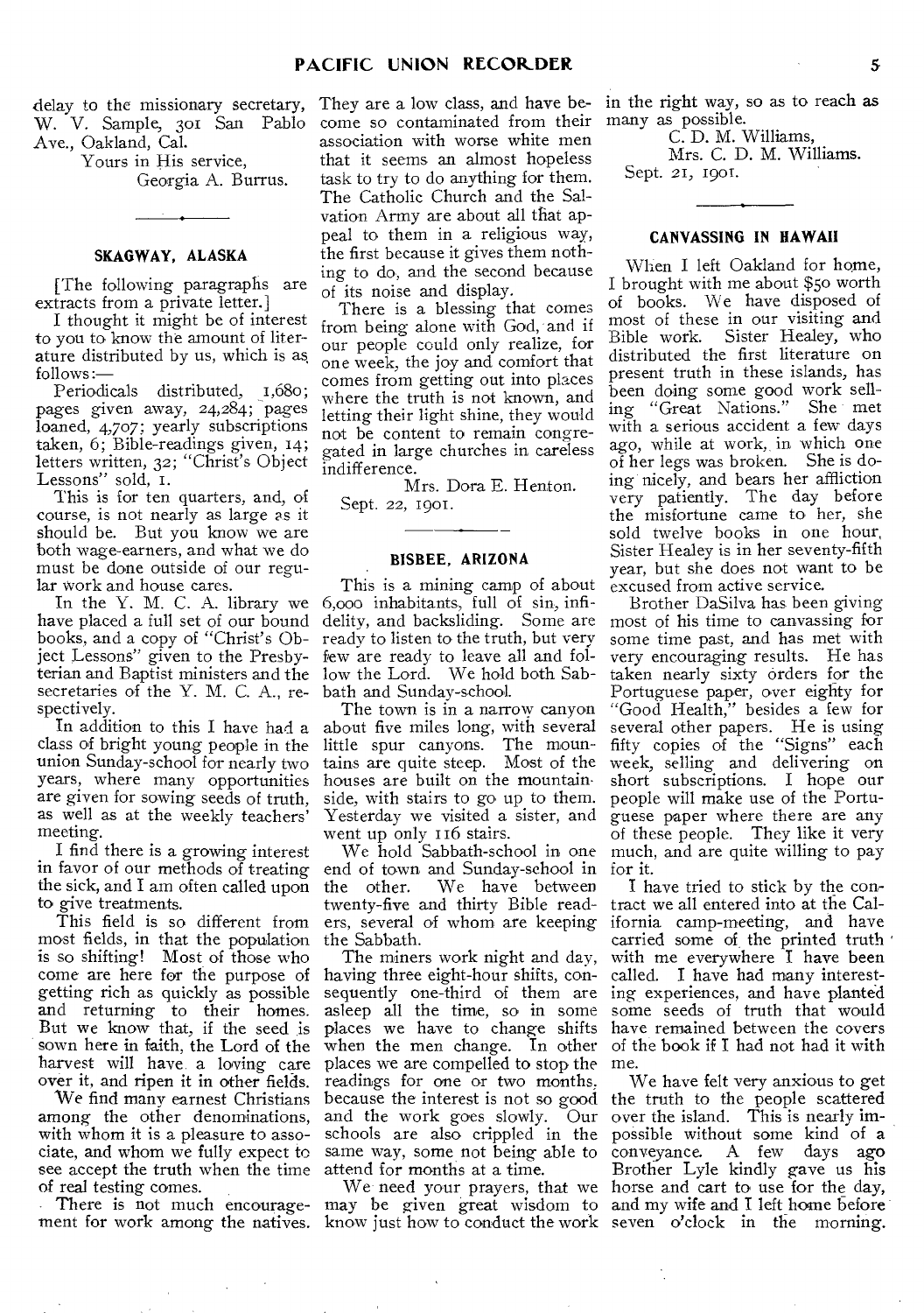five miles, canvassing at the Honolulu plantation and at a small town. The Lord blessed and prospered us. Although the houses were much scattered, and we had to do a great deal of running about, we sold and took orders for \$15.15 worth of books. We used "Christ's Object Lessons" and small books. The people received us kindly, and we had many opportunities to tell them of the soon-corning Saviour. The coming week we intend to canvass three plantations and a settlement. This will finish up the territory on this side of the island.

I had the means for purchasing a tent to use in the islands before leaving California, but it was so late in the season before we could arrange for the work that we were afraid that the rains would interfere. I have been sorry since returning that I did not bring the tent, as the season has been delightful for two months. I think Brother Carey would have stayed to help if we had brought the tent. We will do all we can with the books and take up the tent work as soon as the rainy season is over. B. L. Howe.

290 D Karratti Lane, Honolulu, H. T.

#### **FARMINGTON, UTAH**

I commenced work in this state the first of May, and have been working with Brother Charles Nelson. After visiting and holding some meetings in Logan, Cache Valley, in the northern part of Utah, we baptized one and organized a church of twelve members. The present membership is fifteen. We have also held two tent-meetings in the same valley, one in Hyde Park and one in The attendance at  $% \left\vert \cdot \right\rangle$ Hyde Park was fair. Two commenced keeping the Sabbath and one was baptized and united with the church at Logan. Meetings had been held at Smithfield before we came there. Some became interested, but no visible results are yet manifest.

About the first of August we went to Bountiful, ten miles north

During the day we drove twenty-of Salt Lake City, to attend the camp-meeting. Meetings were held every evening in the large tent for five weeks. The outside attendance was good, and a few have commenced keeping the Sabbath. Since closing the effort at Bountiful, we moved the tent to this place. We have held meetings here a little over a week, and the people are turning out well.

We hope and pray that there will be some of the people of Utah who will receive the third angel's mes-<br>sage. A. G. Christiansen. A. G. Christiansen. Sept. 24, 1901.

#### **A NOBLE WORK**

While at Tacoma, Wash., I visited the Woolsey Home, where orphan children and unfortunate women are taken in and cared for. Many of the children are babies who have to be fed milk from a bottle. They had twenty-eight in all when I was there. The home is kept by Sister Woolsey and her danghter Bessie, who look to the Lord to supply their wants, and He does not disappoint them. They go to the Lord in prayer for what they need, and it is wonderful how the Lord moves upon the hearts of different people to supply them.

The night I went home with them, Sister Woolsey remarked that she only had money enough to pay her car fare home from church: She did not know where the next money was coming from, but was sure it would come from some source. By morning she had received a check for \$15. I had read of institutions being run on faith, but this was the first one I had seen.

It did my soul good to see those little children assemble for worship in a quiet and orderly manner, and take such a deep interest in it. They employ a Seventh-day Adventist school-teacher, and thus they are taught the ways of truth and righteousness continually.

If more such work was being done, there would be more souls saved in the kingdom of God.

S. C. Osborne.

# **NORTHERN CALIFORNIA CONFERENCE.**

#### **MONTEREY**

I have now been in Monterey over three weeks. Brother D. A. Parsons and wife have been here over two weeks. We are thankful to report that the Lord has blessed the work, and some persons of deep Christian experience have been led to take a firm stand on the truth. The number is not large, but the experience and religious connections of some who have come in are such that there is *every* indication that the work will extend through their influence. In view of this the success is greater than appears. The object is partly to build up the church here, and, to do this, the meetings are held within reach of a comparatively small population. So our attendance has been small. Conditions and results have justified this course, so far as we can judge, and the interest is extending.

Brother and Sister Parsons are giving faithful service. Personally I wish to say to all my friends in this and other conferences that my heart is fixed trusting in the Lord. D. T. Fero.

September *22.* 

#### **SANTA ROSA, CAL.**

This is the name of a thriving little town in beautiful Sonoma Valley. To many it is familiar as at one time being the center of the work of the denomination on the Pacific Coast. It was here that our people built the first house of worship west of the Rockies. Years ago there was a debate held here between Elder W. M. Healey and the president of the Christian college of this place. The results are still fresh in the minds of some, as a grand triumph of the principles of truth and righteousness, on which our work rests, over the spirit of misrepresentation, misinterpretation, and error that is ever striving to pervert the right way of the Lord.

How often the Lord would have gathered the people of this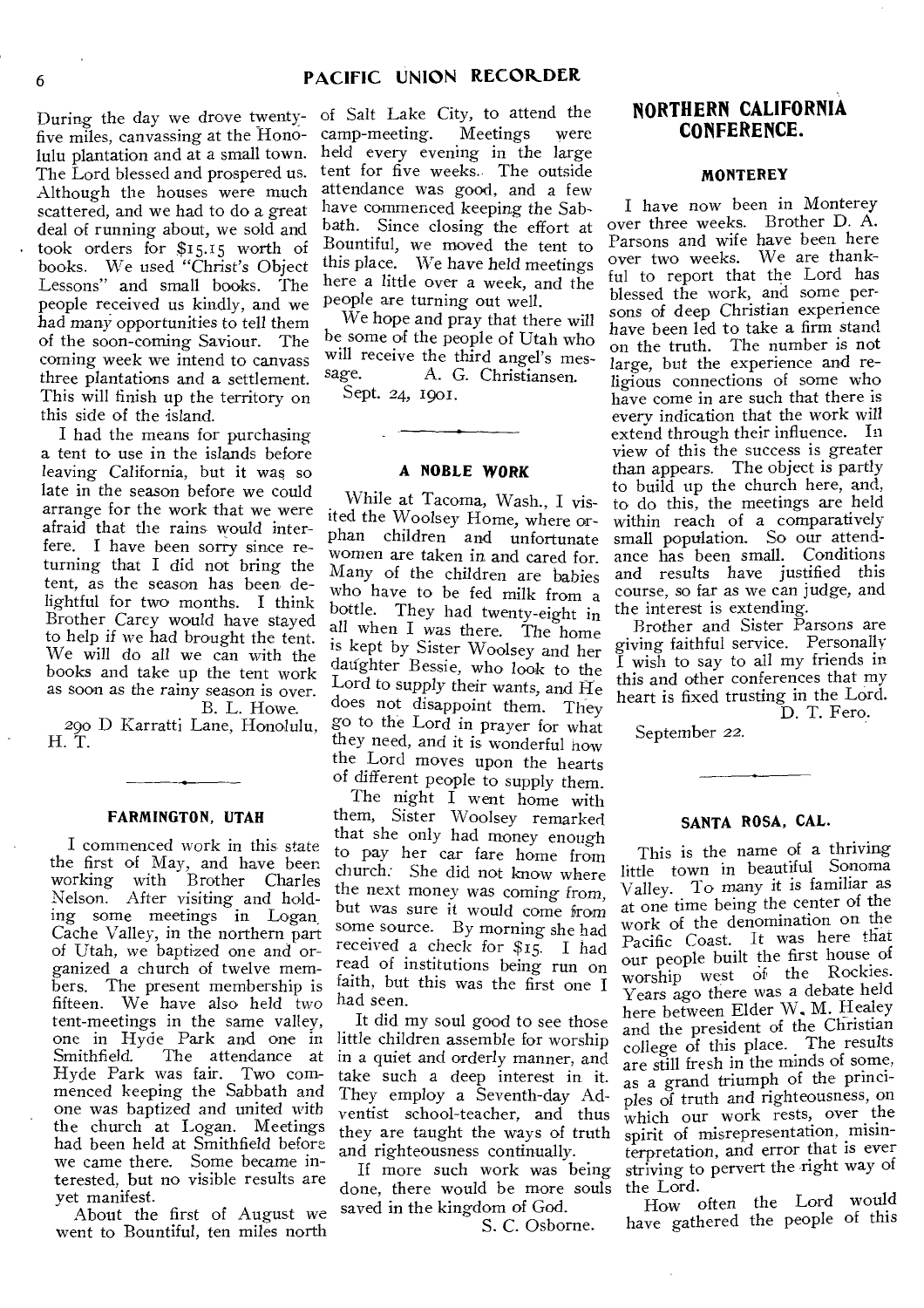place is shown by repeated campmeetings, lecture courses, and personal house-to-house work. But the great majority would not hear. Still His long-suffering is not exhausted. He still entreats. How like our God!

The Master is blessing His faithful people who are holding up the light here. He has enabled them to recently complete a neat, comfortable addition to the church for school purposes. Miss Lela M. King has been engaged as teacher, and a church school was opened Monday, September 3o. We hope for good results in this line.

Just what my hands will find to do here, the future will develop. I will trust in the Lord with all my heart, and lean not unto my own understanding. In all my ways I will acknowledge Him, and He shall direct my paths. Pray for us and the work at this place.

Henry Scott.

#### **GUERNEVILLE, CAL.**

We have just closed our tent effort at Guerneville. On the 14th instant we buried five precious souls in baptism in the Russian River, and Sunday, the 22d instant, we baptized two more. Twelve grown persons have signed a covenant, and expressed a desire for church organization. We hope to organize there soon. There is one. more person who is keeping the Sabbath, and who will probably soon unite in church fellowship with the company there.

H. F. Courter. Peachland post-office, via Sebastopol, Sonoma County, Cal.

From Buckeye, Cal., the following word has come from Brother W. L. Sims:—

"The Lord is blessing us and giving us some souls for our labor in<br>this place. We expect that six We expect that six souls will obey the Sabbath commandment next Sabbath, and we are in hope of several others. Pray for us, that we may be able to establish them in the truth as it for all the property of the conferis in Christ."

#### **NOTES.**

W. G. Bond, who was obliged to return home on account of sickness, has returned to the tent work near Angel's Camp, California.

E. J. Hibbard and his family have arrived from the east and located at Healdsburg. He has been chosen Bible teacher in the college.

All should remember the Berean reading circle studies, and begin them at once. If faithfully carried on, they will prove a great blessing to the cause.

The second Sabbath reading for October is in the "Review" of October 1. It should be read in every church at the Sabbath service, Oct. 12, 1901.

J. W. McCord is to attend Healdsburg College for a time, in order to secure a better preparation for the work. He has desired to do this for some time.

Pastor Isaac Morrison and wife have begun their work in Sacramento, and Brother Henry Scott has located for a time in Santa Rosa, to look after the work there and at Sebastopol.

The work at Vallejo is being looked after by F. R. Shaeffer and wife and Florence Mendenhall. It is hoped that a church may be organized there soon and the work put on a permanent basis.

The canvassers' institute will begin in San Francisco Tuesday, October 15. It will be an excellent opportunity to learn how to canvass, by doing as well as by having the benefit of practical instruction from brethren of experience in the work.

A warehouse for the storage of conference property, such as tents, etc., has been erected in Oakland, on the north side of 34th Street, between West and Market. It is 3o by 70 feet, with 14 feet studding, thus being high enough for storage in the loft. It has ample capacity ence.

Evelyn M. Riley, who has labored so earnestly and perseveringly in behalf of the missionary work, both home and foreign, has taken up the work of teaching in a private family, in order to be selfsupporting. She goes from the office with the sympathies and prayers of her fellow-laborers. All correspondence concerning the work which has been heretofore addressed to her should be sent to the missionary secretary, W. V. Sample, 301 San Pablo Ave., Oakland, Cal,

B.

# **HELP FOR SABBATH-SCHOOL LESSONS**

"Christ's Object Lessons" will be found of great value in the study of the present series of Sabbath-school lessons, and we hope our California brethren and sisters will not fail to use it. There are copies in the care of the leaders of some of the larger churches that ought to be turned into money for the college debt as soon as possible, and here is presented one avenue for the reduction of the stock on hand.

No doubt many will have a deeper appreciation of the book when they study it systematically in connection with the Sabbathschool lessons, and will be able to sell many more copies where they thought the work for the book had been completed. When we wish to interest others in any particular thing, we must become filled with an interest in it ourselves; so let us use the present series of Sabbath-school lessons as a steppingstone to that thorough acquaintance with "Christ's Object Lessons" that will enable us to sell the number required to raise the college debt. A large work to that end ought to be done from the present time to the end of the year. If the members of all our churches in the state will consider this matter seriously, and act, we will see a great work done, and the Lord will not fail to add His rich blessing to the same.

Sec. of Cal. Tract Society.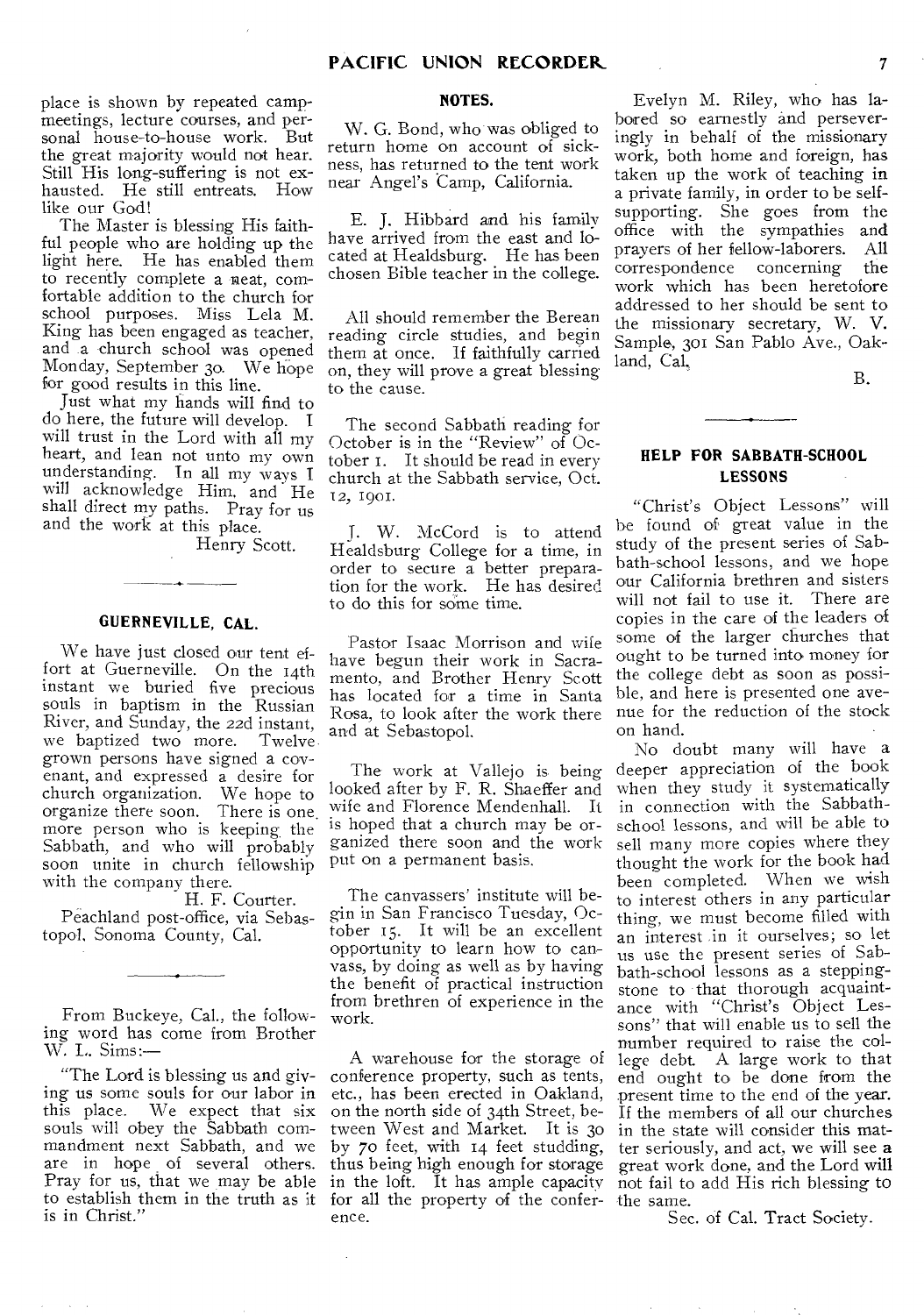# **INCREASING WORK**

The last mail from Honolulu brought a request from Sister Lena Howe, librarian of the tract society in that place, to increase their club of "Signs" again by twenty-five copies. This is an encouraging item to us, as it has been only about a month since we received her order to double the number of copies by adding fifty. How many of our local tract societies in the states are doing as well for "our pioneer missionary paper"? In looking over the list for the state of California, we notice some changes that are not altogether the most encouraging, as some of the clubs have dropped off and others have been reduced in number of copies instead of increased. Brethren, let us not forget. the splendid opportunity the Lord has *given for* effective missionary effort in establishing the "Signs of the Times." We ought to use it every week, one and all. Not only our neighbors and friends are unacquainted with the valuable matter which it presents in every issue, but many of us who are supposed to know what it contains are missing the feasts of good things ourselves. Let those of us who are behind in these matters reform and do what we should for our pioneer missionary paper.

We hope that our California librarians who may read this will consider the matter of an increase in their "Signs" club, and if perchance there are any who do not have the paper for use in their missionary work, we hope they will soon realize what they are missing and order a supply.

Sec. Cal. Tract Society.

#### **TRUST FUNDS**

#### RECEIPTS DURING AUGUST, 1901.

| Epworth League Literature                |
|------------------------------------------|
| Fund \$ 29 49                            |
| India Tract $Find \ldots \ldots$<br>2 00 |
| Sydney Sanitarium Fund 13 50             |
| Christiania Pub. House                   |
|                                          |
| Foreign Mission Offerings 79 64          |
| Healdsburg College Fund. 251 15          |
| Home of the Friendless                   |
| Building Fund $\ldots$ 60 00             |
| Jos. Leininger Home Fund 31 16           |
|                                          |

California Tract Society.

# **CALIFORNIA TITRE**

RECEIVED DURING SEPTEMBER.

Alameda, \$25.32; Chico, \$6.o5; Eureka, \$58; Grass Valley, \$5.00; Healdsburg, \$16.66; Lockwood, \$6.67; Lodi, \$11.79; Morganhill, \$31.15; Napa, \$2.00; Placerville. \$3.90; Paso Robles, \$18; Redding, \$4.00; Sacramento, \$12.60; St. Helena, \$200; San Jose, \$156.63; Santa Rosa, \$6.67; Stockton, \$2.50; Selma, \$5.00; Sebastopol, \$69.83; San Francisco, \$615.20; Tulare, \$32.15; Ukiah, \$5.75; Vacaville, \$34-93; personal, \$79.15; total, \$1,408.95.

# **SOUTHERN CALIFORNIA CONFERENCE.**

The brethren at Nordhoff have not yet presented the Sabbath truth, but one has accepted the truth, and others are listening with deep interest. The opposition of the "holiness" peo\$le has been bitter.

The tent is now pitched at the Soldiers' Home, between Los Angeles and Santa Monica, and Brethren Hare and Thurston are commencing a series of meetings. We ask the prayers of the brethren and sisters, that these old veterans, who are many hundreds in number, may be led to weigh the truth with unprejudiced minds. With many rapidly dying off with old age.

The Los Angeles church-school building will be inclosed before this will reach its readers. It is 4o by 28 feet, with a first and second floor. This will accommodate the children nicely. We are glad that the church will not be used this winter for school purposes.

The managers of the Santa Ana Bank, at Santa Ana, have promised to fit rooms in a building that they control, free of charge, for our church-school; that is, they will cut a double doorway to connect rooms for the school.

There are quite a number of our youth who are preparing to attend Healdsburg College this winter. Clarence Santee.



#### **TRUST IN RIM**

When thy way is hedged about, And no path leads on and out, Then's thy time to rise and fly Trustingly to God, and cry, Jesus, Shepherd, go before; Open Thou the closed door." —Selected.

#### **SUGGESTIONS CONCERNING YOUNG PEOPLE'S WORK**

Perhaps the time has come when something should be said through the "Recorder" concerning the organization of young people, young people's meetings, young people's work, etc. We have been more burdened with a desire to come in personal touch with the young people, and help them in their battles for truth and right, than we have to see societies or companies hastily organized; so we have had little to say or urge in this direction. In the meantime we have endeavored to get in touch with all the young people of the California Conference, and in every way possible to aid them in their efforts to prepare themselves for a life of usefulness to the cause of God.

it will be the last hope, as they are ceived asking for suggestions con-Numerous letters have been recerning organization, the conducting of the meetings, etc. We will venture to offer a few suggestions here, which we hope will be received as such, and not be taken as a strict rule of action.

I. PLAN OF ORGANIZATION.

We deem it best to here state the plans being followed out in the San Francisco church, together with suggestions of certain plans which are just now being set in operation. Our organization here consists of two branches, senior and junior, all under fourteen attending the junior meeting, and all<br>over fourteen the senior. The over fourteen the senior. The<br>plan of organization recently of organization adopted is extremely simple. Both the senior and junior companies elect a president, vice-president,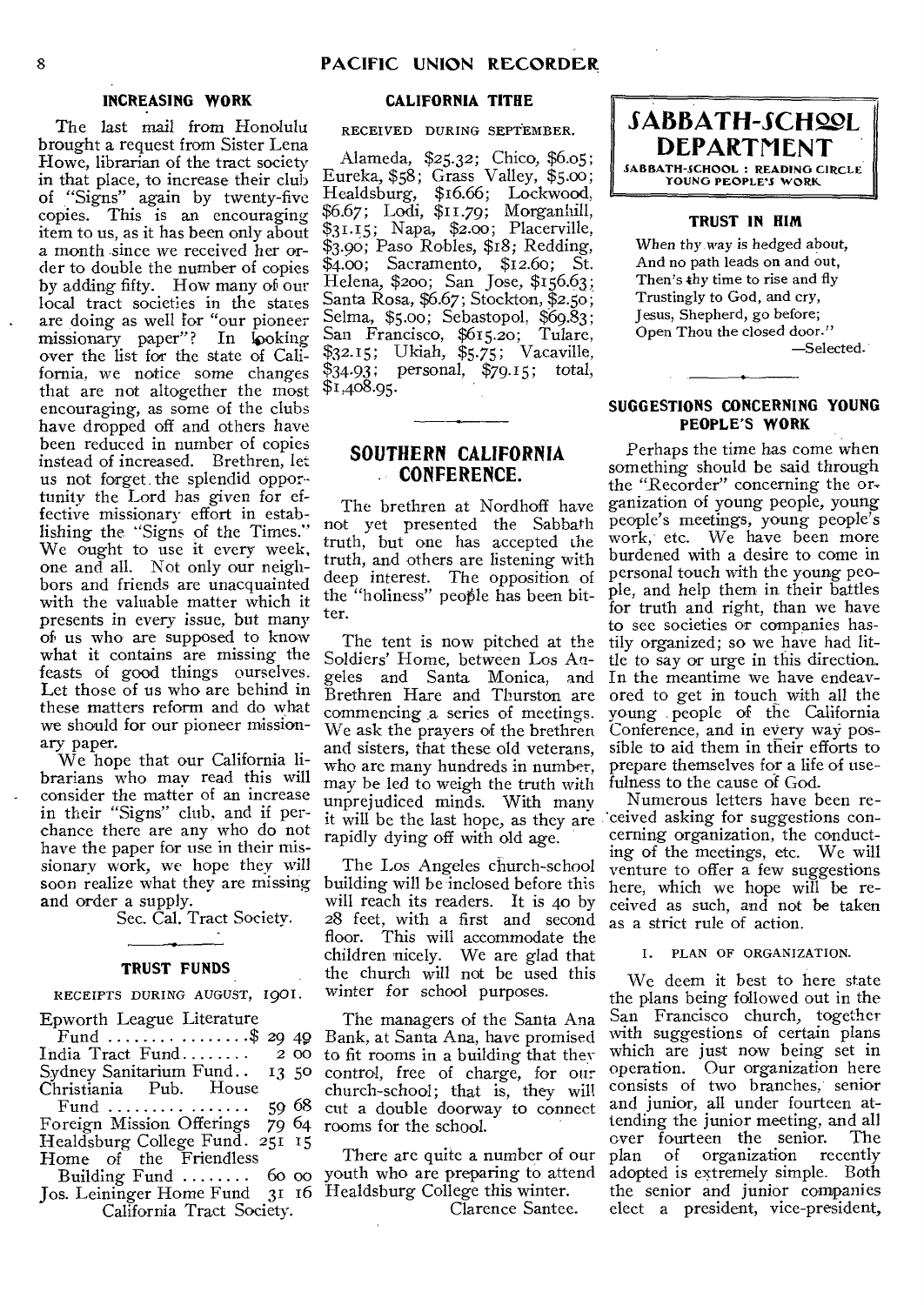and a secretary and treasurer. purpose of having the organization One person can usually fill the of- 'fice both of secretary and treasurer; but this is a matter which can be adjusted according to local conditions. The church council (which in San Francisco consists of all church officers and Sabbath-school officers) appoints an advisory committee to act as council with the officers of both young people's organizations; and this body (officers of the young people's society and advisory committee appointed by the church) constitutes the executive side of the young people's work. Our meetings are occupied solely with missionary topics, and conducted for the purpose of promoting the missionary spirit, thus developing missionaries among the young people during the week. Business, committees, formalities, all these things are left out of the Sabbath meeting. Our work is thus going forward with very little machinery to consume the time and energies of those interested in ple's meetings. Let the young petition offered from an honest it.

#### 2. MEETINGS.

Two extremes are to be avoided, that of having the older people manage the meetings entirely, and the other extreme of placing them entirely in the hands of the young and inexperienced. Arrangements should rather be made so as to give the young people an opportunity to gain experience in these lines, to learn to bear responsibility, and at the same time be assisted in the work by those of more experience and matured judgment. Thus the young people's meeting can be kept upon a high spiritual plane, and so conducted as to constantly promote a missionary spirit, instead of degenerating into formal services, called to order, conducted, and dismissed, after the manner of a young people's society or club. Topics for consideration are found in the "Youth's Instructor." Much might be said concerning the .young people's meeting, but this we will defer until another time.

# 3. HOW SHALL WE START A YOUNG PEOPLE'S ORGANIZATION?

In answering this question, our first suggestion would be, Do not organize the young people for the upon our young people.

do the missionary work. First instruct the young people how to another time. work, and inspire them to begin their work, and then let a simple organization or system of cooperation spring into existence for the purpose of helping them in their Organization must come from the life, instead of trying to get life from the organization. It seems to us that it would be far better for the young people's work to be carried on as a branch of our church work, rather than seek to add another wheel to our machinery by endeavoring to organize it and conduct it as an entirely separate branch of the work. This arate branch of the work. would seem to us to be out of harmony with the light that has been given us along the lines of simplifying the machinery of our missionary organizations. Let the Sabbath-school officers arouse and take an interest in the young people. Let them start young peo-Sabbath-school. Let the Sabbathschool become an active agency for the conversion of the young and in fact. They say: "I prayed for such preparing them for the Master's service. If the field is ripe for organization, let the Sabbath-school officers counsel with the church officers, and lay plans to begin the that such is the case. Could our work by starting missionary meetings with the young people. Bear in mind that it is of far greater importance to inspire one young man Or young woman to go out and do real missionary work than to be able to organize a score into a mere formal society, having merely the name of a missionary organization.

# 4. TO OUR YOUNG PEOPLE, ONE

# AND ALL.

We desire to secure your names, all of you who are between the ages of fifteen and twenty-five. We desire to correspond with you, and in every possible way help you. We earnestly request parents, church officers, and the young people themselves, to assist us in securing the names of youth between the ages above mentioned. So if you know of any whose names have not been sent, please send them at once, and let us all

Concerning the young people's work we will have more to say at

W. S. Sadler. 1219 Buchanan Street, S. F.

#### **PRAYER**

people's work even spread to the heart reaches heaven. Many of Prayer is the plea of a penitent heart and the golden key that unlocks heaven. No window or door in the celestial city, be it ever so securely barred, is proof against the prayer of the humblest saint. "For I am persuaded, that neither death, nor life, nor angels, nor principalities, nor powers, nor things present, nor things to come, nor height, nor depth, nor any other creature, shall be able to separate us from the love of God, which is in Christ Jesus our Lord." Rom. 8:38, 39. Jesus has perfected a plan whereby all who desire may have access to the throne of God. All may know that every our young people become discouraged because they do not know this and such a thing, and the Lord did not grant my request. Therefore I know my prayer was not heard." That does not necessarily prove eyes he opened to behold the divine plans of God, we would clearly see that it was not best for a loving Father to give us the desire of our hearts.

pray the Lord's blessings to rest a spoil to all their enemies." In 2 Kings, twentieth chapter, we have the record of Hezekiah's sickness. He was told to set his house in order, and prepare for death. He thought the Lord was in too big a hurry to dispose of such a faithful man as he was; so, with bitter weeping and prayer, he begged for just fifteen years more. The request was granted, and all went peacefully until he died. But during the fifteen years Manasseh was born, and, at the age of twelve, after his father's death, began **to**  reign in Israel. The reign of this king was so bad, and the people followed him to such an extent, that the Lord said: "I will forsake the remnant of Mine inheritance. They shall become a prey and God saw all this, and knew it was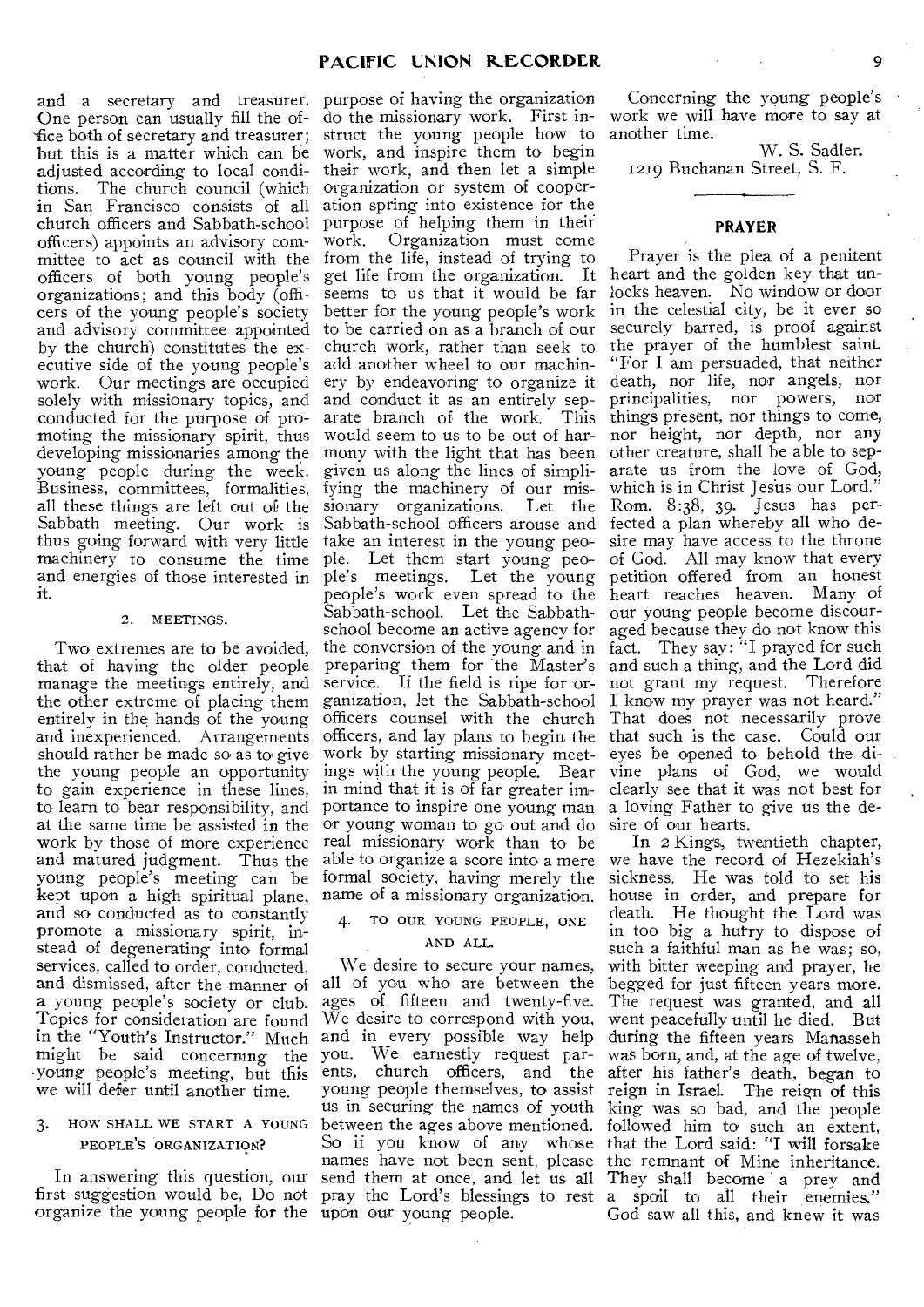best for Hezekiah to die, but Heze-that heart that was touched by the should be the text-book in all kiah, not being able to look into the future, naturally wanted to live; and, as a result, we see Israel led astray by his wicked son. This illustrates the importance of being sure we know the will of God, and are willing to leave the answering of our prayers in His hands, knowing that He doeth all things well.

We know that the prayers of Jesus, as He prayed three times in the garden of Gethsemane, were heard. That innocent Soul, on whom rested the sins of the whole world, and who, in that terrible night of agony, sweat great drops of blood, was heard by a loving Father, and an angel was sent to strengthen Him. Yet His request, that the awful cup might pass from Him, was not granted, and well for us it was not; for, had it been, our doom would have been sealed. Still, that model prayer was answered, for, as His voice rose in supplication, we hear the following words, "Not as I will, but as Thou wilt." Thus the prayer to God was answered, not in favor of His beloved Son, but in favor of a rebellious people. In this was manifest the love of God. "Yea, I have loved thee with an everlasting love ; therefore with lovingkindness have I drawn thee." Jer. 31:3. "God so loved the world, that He gave His only-begotten Son" (John  $3:16$ ) to redeem a race of rebels.

Then let us believe in the Lord, "for without faith it is impossible to please Him; for he that cometh to God must believe that He is, and that He is a rewarder of them that diligently seek Him." What we need is more confidence in our heavenly Father, and a better knowledge of His wonderful watchcare over us every moment of our<br>lives. "Behold, He that keepeth "Behold, He that keepeth Israel shall neither slumber nor sleep." Ps. 121:4. "For the eyes of the Lord run to and fro throughout the whole earth, to show Himself strong in the behalf of them whose heart is perfect toward Him." 2 Chron. 16:9. Jesus knows all about our trials and the temptations to which we are subjected, and He says to us, "Be of good cheer; I have overcome the world." John 16:33. Every cry from His needy brothers and sisters reaches It was plainly seen that the Bible

feelings of our infirmities. He knoweth our frame, and is doing all that can be done to restore us to perfect happiness. "This is the confidence that we have in Him, that, if we ask anything according to His will, He heareth us." Oh, blessed fact, He heareth us, and knows just how to impart the blessings of heaven to the needy ones! Then, as young people, let us ask in faith, and then trust an all-wise God for the answer.

T. S. Whitelock, M. D.



# **THE HEALDSBURG INSTITUTE**

The teachers' institute began with a good attendance on the afternoon of August 26, and continued to increase in numbers and interest during the entire three weeks. The daily attendance averaged about forty. Of this number thirty were there to prepare to teach in church-schools. Most of the college teachers were present, and thus the needs of the field were brought before them in a manner that will better enable them to plan and execute their work of training teachers.

The day was divided into three periods. The morning session was given to practical church-school work; the afternoon and evening sessions were given to the discussion of the principles of Christian education.

A goodly number from the neighboring churches united with us on Sabbath and Sunday, September 7 and 8. At these meetings the Spirit of the Lord was present in a marked degree, so that all were made to realize the importance of the church-school work. Sunday afternoon a most solemn appeal was made by Sister White to both teachers and parents to cooperate with God in the education and training of the children.

The bulk of the time was given to the discussion of three leading subjects: First, the place the Bible should occupy in all our schools.

grades. The beauty, variety, and appropriateness of the Bible as a reading book in all grades was very forcibly illustrated in the daily reading class.

Second, the importance of the study of the works of God was placed in its true light. "While the Bible should hold the first place in the education of children and youth, the book of nature is next in importance." Our teachers go forth to their work with a determination to make the Bible the text-book and to give the study of God in nature its assigned place.

Third, thoroughness in the common branches was most strongly emphasized, so that all caught the spirit and resolved to spare neither time nor energy in laying the foundation sure and deep.

A new order of things is expected in the educational work, and we hope and pray that our parents will study the Word of God and the Testimonies as never before, that they may be prepared to cooperate with the teachers in giving the children and youth a good, thorough Christian education.

A course of reading was adopted by the teachers for their own improvement, which will appear in a future number of the "Recorder." E. S. Ballenger.

An institute for church-school teachers, canvassers, and other workers, began at Santa Ana, Cal., the 16th ultimo. Between fifteen and twenty were in regular attendance.

A large number from the neighboring companies came in to attend the institute Sabbath and Sunday, September 21 and 22. -

The Southern California Conference has thirteen organized churches, and they will have eleven church-schools this fall. conference can make a better showing? Reader, have you a churchschool in your church? If not, why not?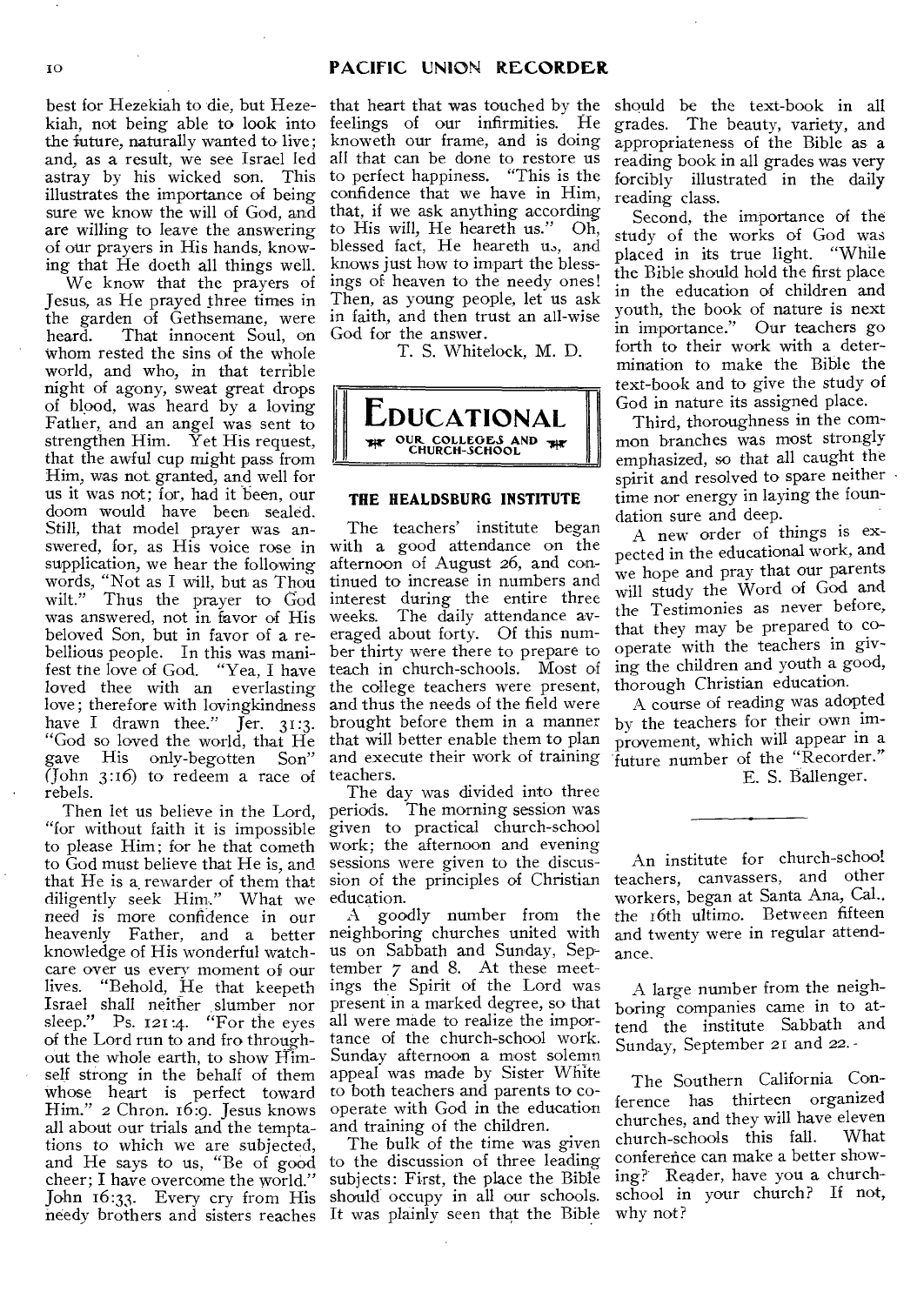

# **THE COLLEGE NURSES' TRAINING COURSE**

For a number of years our attention has been called to the importance of the medical missionary work in connection with the promulgation of the third angel's message. The following quotation is from a testimony dated Sept. 16, 1892: "I could wish there were one hundred nurses in training where there is one. It ought to be thus. Both men and women can be much more useful as medical missionaries than as missionaries without the medical education. I am more and more impressed with the fact that a more decided testimony must be borne upon this subject, that more direct efforts must be made to interest the proper persons, setting before them the advantages that every missionary will have in understanding how to treat those who nurses' course. are diseased in body, as well as to minister to sin-sick souls. This double ministration will give the in July and one in December, and laborer together with God access to homes, and will enable him to to so arrange their schedules that reach all classes of society."

In response to this appeal hundreds of people have entered the medical missionary work, and yet nurses' course at the sanitarium. there is room for a vast army. In fact, we should be a people of medical missionaries. The commission of the Lord, "Heal the sick, and preach the gospel," applies personally to every one of us.

Not every one is adapted to become a physician or a trained nurse, but all should know how to give simple treatments and what to do in case of emergency, and what advice to give for the preservation of health.

The managers of Healdsburg College, realizing this necessity,  $h$ ave established a six months course for the training of nurses, which is not intended to take the place of the sanitarium training course, but rather to prepare students for it, and to fit missionary workers, canvassers, and Bibleworkers, so that they may be able to render efficient help in the lines

of simple treatments to those who may need it.

In the training of missionary workers at cur sanitarium, there has been recognized in the past a great lack, because many of the workers were of an immature age and not thoroughly converted to the principles of the reforms that accompany the advent message, the result being that, while many of these have become efficient nurses, comparatively few of them have been of value to the cause. Recognizing this, a movement has been inaugurated to have the preliminary training given at Healdsburg College, where the medical work may be combined with a thorough study of the Bible. It is hoped that the raising of the standard by the sanitarium will be an encouragement to many young people to take this preliminary course at Healdsburg College, with a view to beginning the nurse's work at a more mature age, with a training which will fit them for taking up the work with the third angel's<br>message after completing the completing the

The sanitarium has two training classes beginning each year, one it will be the purpose of the college those taking a preparatory nurses' course with the college will be able to begin the second year of the Students who now enter at the college, and are proficient in their work, will be admitted to the second-year work at the sanitarium the first of next July. In order to enter the nurses' training class with a view to taking up the sanitarium work, students must have completed the eighth grade work.

A briefer course of nursing will he given those in the advanced classes of the college, so that all who go out into the work will have a knowledge of the simple principles of treatment.

G. H. Heald.

"Study to show thyself approved unto God, a workman, that needeth not to be ashamed, rightly dividing the Word of truth." *2* Tim. 2:15.

# **HEALTHFUL LIVING**

"Beloved, I wish above all things that thou mayest prosper and be in health, even as thy soul prospereth." 3 John 2.

God has always been intensely interested in the health of His people, but at no time in the history of the world has He done more, or said more, to bring His people back to the true paths than in our own time. We are about to experience the awful scenes attending the pouring out of the seven last plagues. "A thousand shall fall at thy side, and ten thousand at thy right hand; but it shall not come nigh thee." Ps. 91:7. In order for God to protect us from the pestilence that walketh in darkness, or the destruction that wasteth at noonday, He must have our cooperation. When He speaks, all matters of difference ought to be settled. Obedience to God's Word links us to the powers of heaven.

No demon dares to face the Word of God. Sickness, sorrow; and pain are banished at His command. When He speaks, all nature stands still to listen, and with convulsions and rent garments hastens to do His bidding. The rocks that have been hid in earth's bosom come forth, and the proud wave with a mighty roar sweeps over the land. The thunder's crash gives back but a faint echo of His voice and the lightning's flash but a dim shadow of His eye. Yet the omnipotent God, the One possessing all power and might, is our Father, and will talk to us as a loving father talks to his child. "Thine ear shall hear a word behind thee, saying, This is the way, walk ye in it, when ye turn to the right hand, and when ye turn to the left." Isa. 30:21.

Obedience to God's Word always brings sure results. We may not see the results immediately, but God in due time will surely work them out. Some say, "I have tried some of the principles of healthful living, but received no benefit." Well, how long did you try them?-"Oh, two or three days, possibly a week!" How long has it taken you to reach your present condition?--"About twenty or thirty years." Now, can you honestly expect to undo in three days,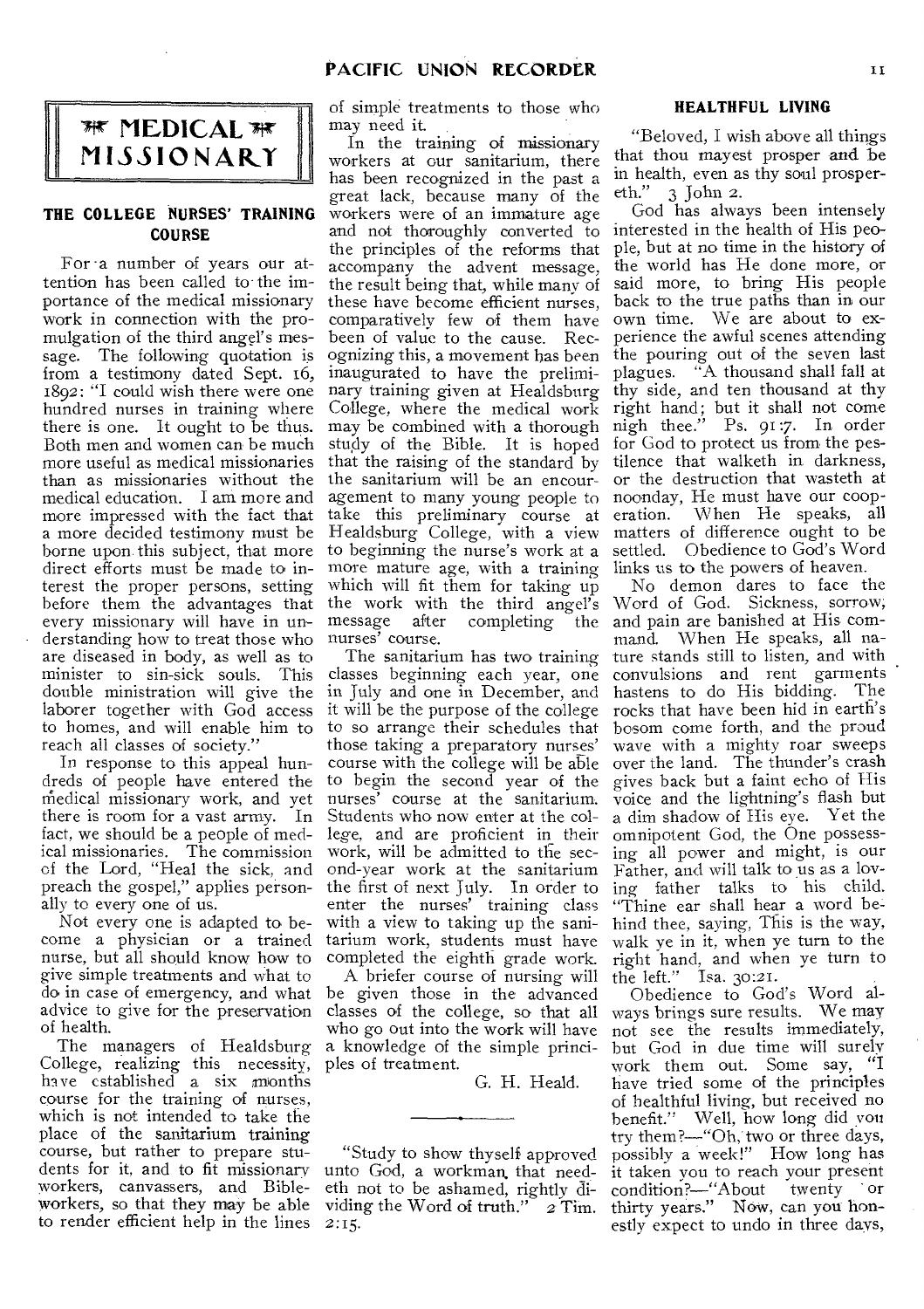or even a week, what you have been twenty or thirty years bringing on yourself?

Often we do not stop to reason, and forget about the seed we have been sowing for many years, some of which has matured several times, and with an hundredfold increase has again been scattered by the winds of time. Could our eyes be opened to behold the harvest, it would appall our very souls. Yet we expect, by some short cut invented by man, to escape the reap-<br>ing. "Be not deceived; God is "Be not deceived; God is not mocked; for whatsoever a man soweth, that shall he also reap; for he that soweth to his flesh shall of the flesh reap corruption; but he that soweth to the spirit shall of the spirit reap life everlasting." Gal. 6:7, 8. There is but one way to stop the harvest of sin, and that way is to quit sowing. "They that plow iniquity, and sow wickedness, reap the same." Job 4:8. The ground that brings forth thistles and thorns, when properly prepared will bring forth an abundant harvest of choice grain. So the Lord commands us to prepare the<br>soil. "Sow to yourselves in right-"Sow to yourselves in righteousness; reap in mercy; break up your fallow ground [turn under the foul weeds]; for it is time to seek the Lord, till He come and rain righteousness upon us." We should not expect the Lord to work a miracle in our behalf when we go on year after year disregarding His Word. There must be action on our part. This action on our part should come, not from hearing some agitator of health reform, who suddenly appears in our churches or camp-meetings, but from an earnest searching of God's Word, with all selfishness and pre-not well attended by our people, conceived opinions laid aside.

Much harm has been done to the cause of health reform, and also to the members of our churches, by agitators who scarcely knew the first principles of true reform. When we know all the Lord has told us through the Holy Spirit, and what men of sound judgment and medical learning have written, then we can safely listen to a nov-<br>ice. "He that hath an ear, let him "He that hath an ear, let him hear what the Spirit saith unto<br>the churches." Rev. 3:13. Had Rev.  $3:13.$  Had we listened to God, how different

would see the Gentiles coming to the work, and will be a source of our light, and kings to the brightness of our rising. "Oh that thou hadst hearkened to My commandments! then had thy peace been as a river, and thy righteousness as the waves of the sea." Isa. 48: 18.

T. S. Whitelock, M. D.

# **CANVASSING AND MISSIONARY WORK**

#### **"WITNESSES."**

"And ye shall be witnesses unto Me." Acts I:8. Witnesses for Jesus in a world of sin:

What do those around us know, through us, of Him?

Witnesses for Jesus, conqueror o'er the grave;

Since He rose triumphant, He from death can save.

Witnesses for Jesus of the Spirit's power, Rich to help and comfort every day and hour.

Witnesses for Jesus of His precious blood,

As we journey onward to our rest above.

Witnesses for Jesus with our earthly store;

All upon His altar—Jesus asks no more. Witnesses for Jesus till He comes to reign

O'er the world in glory, where He once was slain.

—E. M. Exton.

# **THE BOOK WORK IN THE NORTH-WEST**

The Seattle camp-meeting was yet we had a good meeting. We had one public meeting, at the io:3o hour, in behalf of the canvassing work, then daily meeting with those that were interested in that line of work.

One or two who have had a good and successful experience in this work in the past will take it up again, as well as several new ones.

Brother H. E. Loop, who has been out of the work for some time, has again entered the field, with good' success, taking over \$too worth of orders the first week.

strength and encouragement to others.

I expect to see a good work done in this conference this fall. I visited with our people at Olympia, Tacoma, Whatcom, and Seattle. I was pleased to meet and become acquainted with so many of the people of this conference.

I visited a few places on the way to the Weiser, Idaho, campmeeting, in the Upper Columbia<br>Conference. This was a small This was a small meeting, yet all seemed to enjoy the meetings and draw nearer to the Lord. A lively interest was taken in the missionary work, and I feel sure that a good number of books, tracts, and papers will be placed in the homes of the people as a result of this meeting. I was pleased to form the acquaintance of our people in that part of the Union Conference.

The Lord is blessing the canvassing work all over the broad field covered by the Pacific Union Conference. What we need is more earnest, consecrated laborers, both old and young. All can do something by the blessing of the Lord.

Brother Atkinson, of Fernando, Cal., who is seventy years old, came to me the last evening of the Los Angeles camp-meeting, and said he felt as though he ought to do something to help spread the truth, and wanted to know if I thought he could canvass. I said, "Yes." He went at once and bought a prospectus for "Controversy' and one for "The House We Live In," and his first week, which was not a full one, he took six orders for "Controversy," fifteen for "House," and nine for "Object Lessons. It would do you good to read his letter and see how he enjoys the work. This ought to put to shame younger persons who are doing nothing to advance the cause of God.

A brother eighty years old has started out in the colporter work in the Upper Columbia Conference.

would be our reaping to-day! We He is now determined to stick to sold for holiday presents if some The Lord is calling for more laborers, both old and young, and will there not be a good response to his call, and many go out and give this message to the people? A large number of books can be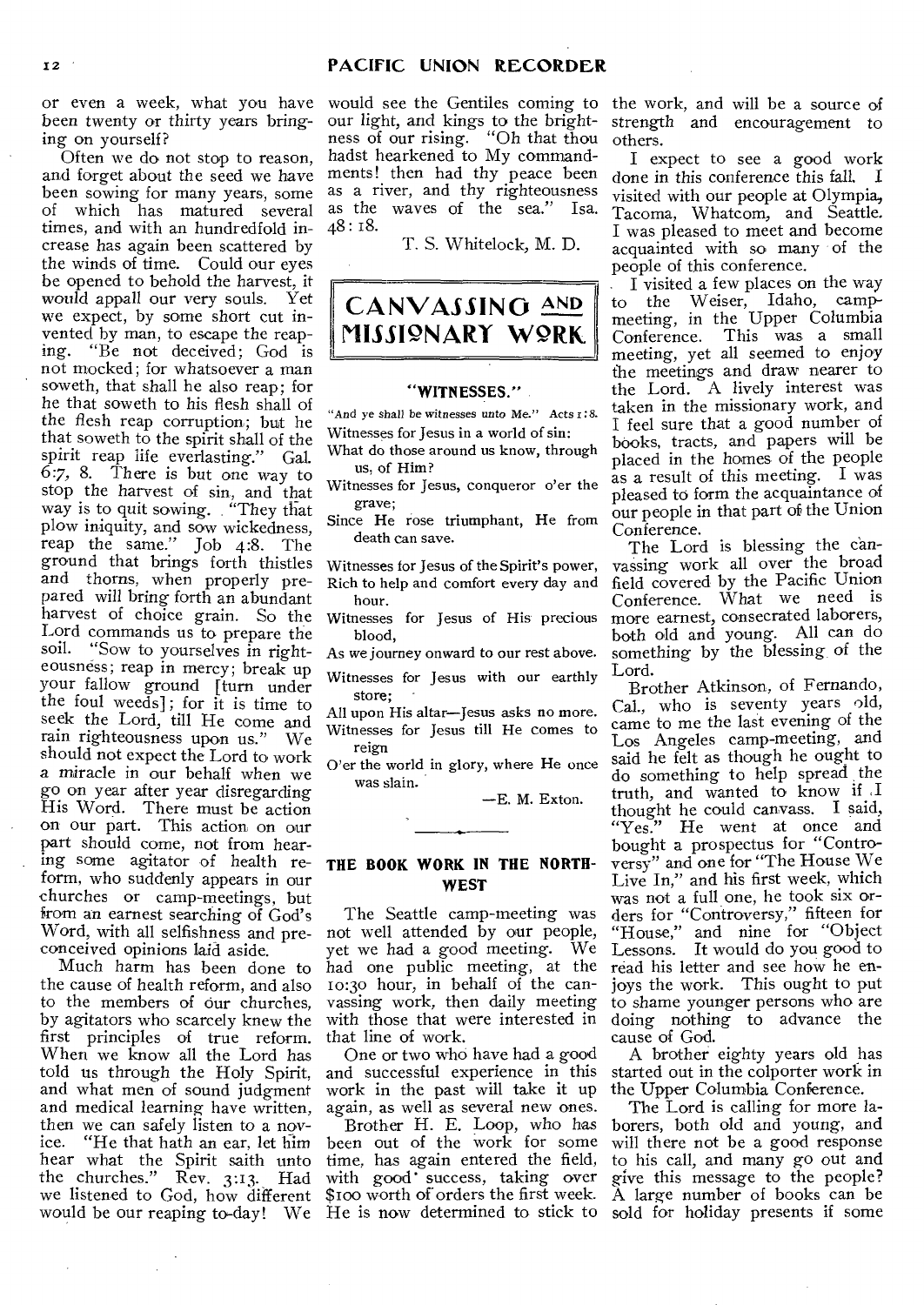one will take them to the people. The fall is fast slipping away, and you should get to work at once. Many who think they can not do anything can sell a large number of books, if they will just get out and try. Do take hold, brethren and sisters, and do all you can. S. C. Osborne,

Traveling Missionary, P. U. Con.

#### **THE BOOK WORK.**

#### **CALIFORNIA CONFERENCE**

REPORT FOR THREE WEEKS ENDING SEPTEMBER 27, 1901.

#### CHRIST'S OBJECT LESSONS.

| Hours. Orders. Value            |    |                                 |  |
|---------------------------------|----|---------------------------------|--|
| George Cary, San Jose           |    | $10 \, \text{S}12 \, \text{S}0$ |  |
| H. A. Rue, Woodland 20 28       |    | 34.00                           |  |
| Wm. Harmon, Yerington,          |    |                                 |  |
| Nev                             | 8  | 10 00                           |  |
| HERALDS OF THE MORNING.         |    |                                 |  |
| George Cary, San Jose           | 20 | 28 00                           |  |
| Ellen Fox, Eureka               | -3 | 4 25                            |  |
| Wm. Harmon                      | 21 | 28 75                           |  |
| HOME HANDBOOK.                  |    |                                 |  |
| Horace Munn, Oroville           | 10 | 45 00                           |  |
| Mrs. A. E. Munn,                |    |                                 |  |
| Oroville12                      | 4  | 18 oo                           |  |
| COMING KING AND BIBLE-READINGS. |    |                                 |  |
| Mrs. S. Ellyson, Upper          |    |                                 |  |
| Lake <i>24</i>                  | 2I | 29 50                           |  |
| STEPS TO CHRIST.                |    |                                 |  |
| Polydor Novak                   | Ι9 | 14 25                           |  |
| Mrs. R. C. Embree, St.          |    |                                 |  |
| Helena 19                       | 5  | $3$ IO                          |  |
| LADIES' GUIDE.                  |    |                                 |  |
| Minnie Embree, St.              |    |                                 |  |
| Helena44 5                      |    | 16 25                           |  |
| MISCELLANEOUS.                  |    |                                 |  |
|                                 | 78 | 5245                            |  |
| Other agents                    |    | 54 60                           |  |
|                                 |    |                                 |  |

Total sales.........189 232 \$350 65

#### **HOW SHALL WE LABOR**

# SOME SUGGESTIONS.

It is an undisputed fact that there are correct and incorrect methods of laboring for others, and that those who go out to present the truth, to labor for God, should adopt the very best methods. A method that is employed success-

methods should not hinder us from receiving instruction from one another, or from any successful worker. Our Saviour, when He was upon earth, taught His disciples how to labor, spending some three years with them. So we the earth may be able to receive much instruction from those who are making a success of the work, by studying their methods. Our Saviour will be able to guide our minds in the proper channel, and we shall be able to adapt the methods of labor which the experience of others, as well as our own. demonstrates will be successful.

Instruction has been given \_in this department, which says that the printed page is destined to exert a wide influence for the extension of the everlasting gospel in the earth. Hence the question with us should be, How can it be circulated? For it is admitted by all that literature, however good, is of no importance unless circulated and read. Our publishing houses may have warehouses stocked with the words of salvation, yet it will shed no light upon God's great plan of salvation unless it is placed where people can read it.

There are a number of lines of circulating literature, as follows: Periodicals, books, and tracts. The periodical work may be divided into several classes, such as loaning, selling, and giving away papers.

In this issue we will devote some space to the consideration of selling the "Signs of the Times," which is our missionary paper. It is acknowledged by all that a person is much more interested in that which he buys than in that which is loaned or given to him. For this reason better results are seen in placing our literature in this manner, as the tendency is to read that which has been purchased.

fully by one person may not be a wide circulation, and every suitable for another individual to reader should seek in some manner follow. Yet this difference in to assist. A sister, who has had tion to the "Health Journal," as Of all classes of literature that we have to circulate, the weekly periodical publication filled with choice selections of gospel reading matter, and coming fresh from the press, is given the most cordial welcome. Literature which has Literature which has such influence as this should have

who are His representatives here in It will be noticed that she touches an extensive experience in introducing the "Signs" by the subscription plan, delivering the papers herself each week, tells in this paper some of her methods of work. We trust that our readers will carefully study these thoughts. a point that at once enlists the sympathy of the people, which, once gained, is everything.

> Reader, carefully study the experience given by Sister Press, and see if you can not employ a similar method, and thus interest thousands who have not given the message a careful hearing. I.

# **THE SECRET OF MY SUCCESS WITH THE "SIGNS"**

First of all, entire consecration to God. Before starting out, instead of asking God to open the way, I ask Him to give me wisdom to walk in the ways already opened, for I believe at the present time ways are standing open in every direction, waiting for us to cooperate with God in rescuing the perishing. After I have made my requests, I know they have been granted, and I go out with the full determination of succeeding in the face of all difficulty.

With self entirely out of sight, and the Christ-life shining, I meet the people with Christian boldness, that can not be looked out of countenance, and they recognize it. f present to them a Christian Help Band card, which outlines the work in which I am engaged. I do not lose any time in letting them know that I am, from the very depths of my soul, intensely interested in fallen humanity, that I would go down to the very depths to rescue a soul, regardless of creed or nationality. At once all prejudice is broken down, and argument can not enter. At this point I exhibit the "Signs," by calling attention to the beautiful illustration in the first-page article, assuring them of the well-written articles pertaining to the signs of the times in which we are now living. I also call attention to the home circle department, and that this is a sixteenpage paper, laden with good, pure, clean literature. I then call atten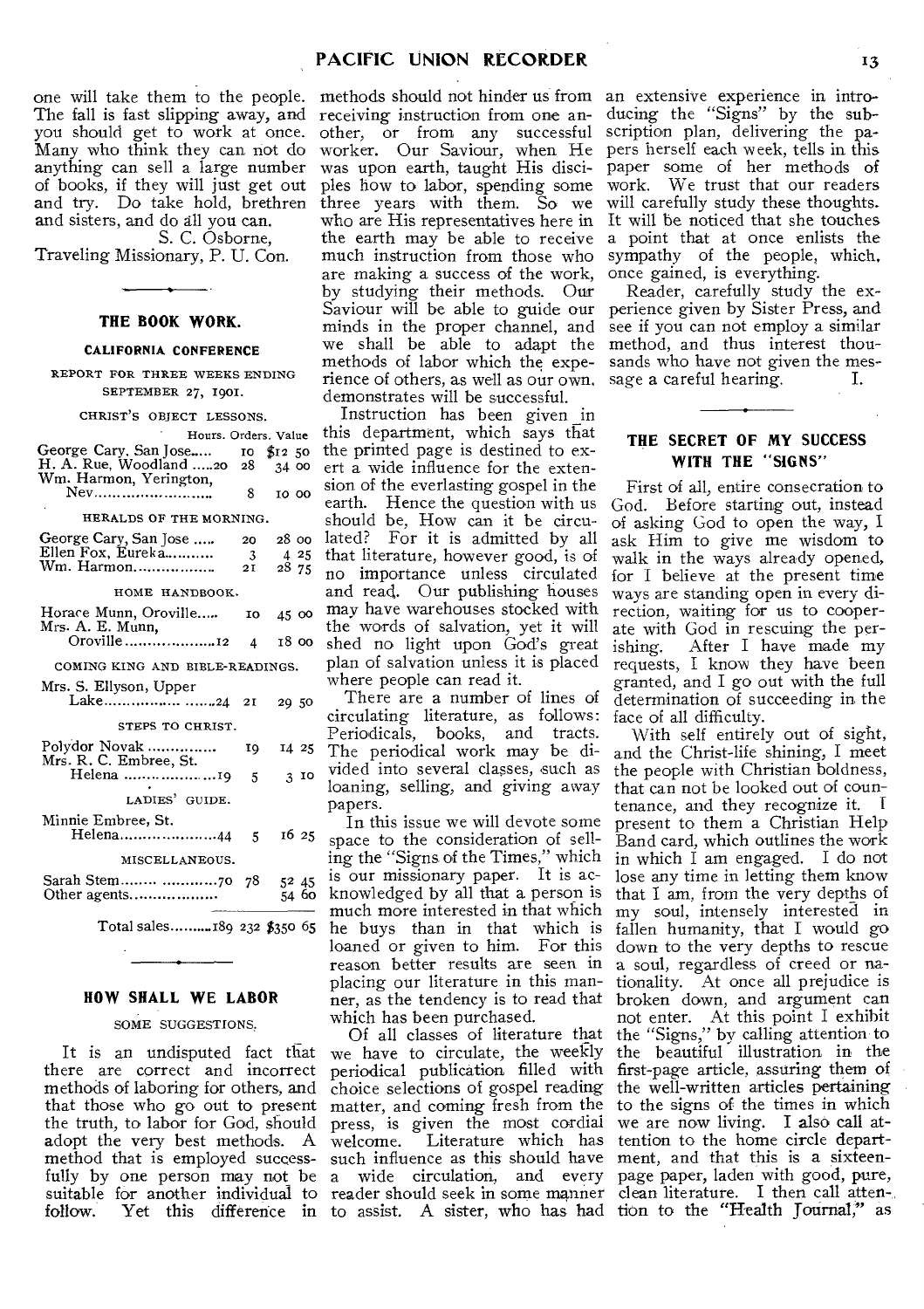being a great and grand educator in healthful living. I am very particular to show them the cooking department. I hold the unfolded "Signs," together with the "Journal," telling them that the two can be had for ten cents. I do not have to give a canvass to more than one out of every fifteen, because the first impression made upon their minds with the Christian-help work sells the "Signs" and "Journal."

To this they respond heartily, saying: "You are manifesting the true Christian spirit, and anything aside from this is not Christian. I will gladly take your papers."

It is indeed touching to the hearts of the people to see my earnestness and faithfulness, going from house to house, giving all of for that. my spare time to searching out the destitute and needy, helping them, and getting others interested in them. I will just mention one family. The mother was sick, with two little girls, who were destitute of food and clothing. The physician, who volunteered to treat any poor for whom I might request his services, took her case. His testimony was that her greatest trouble was a lack of proper food. After I had canvassed the neighborhood, that family was clothed and fed, until the mother is now strong and<br>well. without medicine. That is well, without medicine. only one instance. Many hearts have been made glad the same way. My three years' experience has caused me, more than once, to wish my whole life had been devoted to this work.

The best method that I know for selling the "Signs" is to let it accompany Christian-help work. One poor family in a neighborhood will enable me to sell "Signs" and books far and near, because it gives me an opportunity to gain the confidence of the people.

Judging from my own experience, it is a most excellent plan to work up a regular route in the neighborhood in which one lives, taking four weeks' subscriptions, which cost only fifteen cents. I have succeeded in working up a route of forty-eight, quite a number of whom give me five cents for each paper. I devote a part of every Wednesday to these good books. Take a "lay

time selling extra papers. Wed-Go out into the byways and nesday, September 18, I worked six hours and sold sixty-two "Signs," ten "Pacific Health Journals," and three books. Just before finishing my route, I slipped and fell on the stone sidewalk, and broke my shoulder, but God saved my life. A dear sister, who had been my companion selling "Signs" in days gone by, volunteered to finish the route. She came back to me with her face all shining, and said: "You have lovely people in your route. It made my heart glad to meet them, and I am going to work up a route in my neighborhood, and see if I can find such nice people." That is one of the blessings that will grow out of my broken shoulder. Praise the Lord

I have worked 140 hours since the camp-meeting in June, 1901, and have sold  $L,277$  "Signs,"  $14$ German papers, 112 "Pacific Health Journals," 22 books, taken<br>to subscriptions, and found 12 subscriptions, and found 12 Bible readers. All this is the fruit of the Christian-help work.

Mrs. Phebe Press. San Francisco. Cal., Sept. 20.

#### **CANVASSING IN ARIZONA**

We have nothing but an encouraging report to make. are continually confronted with evidences that the guiding hand of our great Captain is directing our course and crowning our efforts with success.

my regular route, the remaining off" from your usual vocations. Since our last report \$321.80 worth of orders have been taken, at times about \$6o worth, or even more than that, being taken in one day. The harvest truly is white. 'spend the time until October 15. It certainly is a source of extreme pleasure to the God-fearing canvasser, as he unfolds the grand and glittering truths contained in those heaven-inspired works, "The Desire of Ages" and "Christ's Object Lessons," to observe how readily the sin-parched soul drinks them in. If you can not appreciate this as being really the case, hesitating brother or sister, just launch out for yourself into the field of activity with some one of

hedges for a few weeks, and canvass, and thus share in getting the last message of mercy to the dying world. If you do this, there will come rushing into your life blessings which only the worker together with Christ can experience, and doubtless other souls will be saved in the glorious kingdom above on account of your efforts.

We have just completed a very successful delivery. Out of orders amounting to \$266.80, only six were lost.

While one of us was retracing the road already traveled, to deliver the books ordered, the other made a four days' tour of Verde Valley. This is a long, narrow valley, through the center of which flows a beautiful little river known by the same name.

A narrow strip of land on either side of the river is made very productive by its life-giving waters.

As we look at the beautiful fields of alfalfa, the thrifty orchards and vineyards, away out here in the midst of a barren desert, and realize that it is only the water of this stream which produces the contrast, oh, we long to be the means in the hand of God of administering to the many souls all around us, which are vastly more barren than even these arid wastes, the life-giving waters, of which, if a man drink, he shall. never thirst!

The Lord blessed the work in this valley, giving for the four days' work orders to the amount of almost \$80.

After making our delivery in Prescott the first of next week, we expect to go to Skull Valley, about twenty miles distant, where we will

There is a brother and family living here who desire to have some work done, so, besides canvassing, we hope to hold a few meetings and do Bible work, and thus awaken an interest in others to know more of God.

We desire an interest in the prayers of all God's people, for if there ever was a field where the worker needed the power of God and heavenly wisdom, it is here.

J. Ernest Bond,

Frank S. Bond.

Prescott, Ariz., Sept. 23.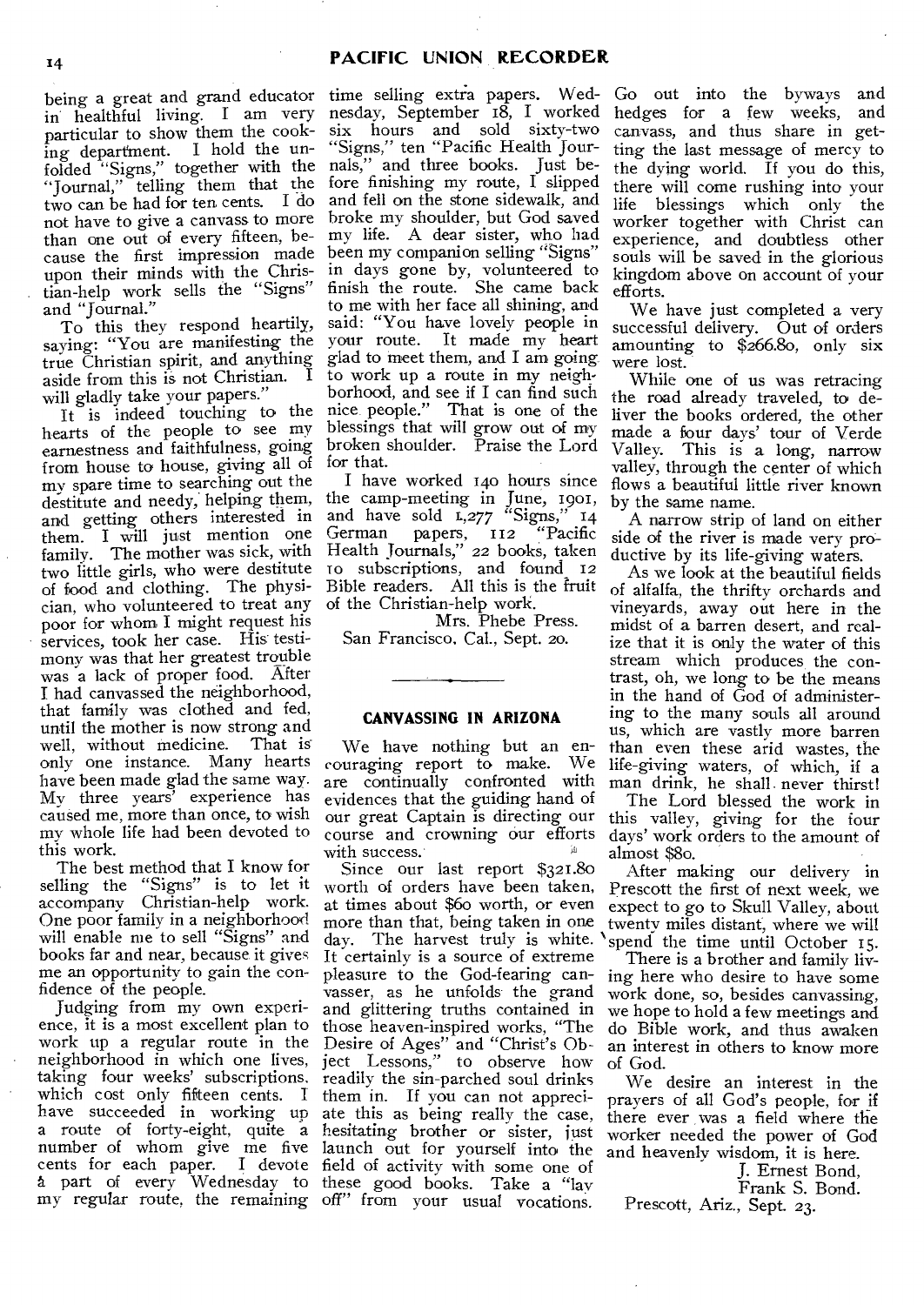# **SELLING "SIGNS"**

When our laborers went to Alaska, 'a small club of "Signs" was ordered, and immediately on arriving there they commenced to introduce the periodical. Up to August 31 Mrs. Watson and her daughter Rosa had sold 375 copies of the "Signs" and given away but 10 copies. They are now taking ioo copies a week of the paper. May their work continue to grow, and may others who read this item be encouraged to try this method of reaching the people with the truth.

The teachers' institute at Healdsburg had its closing session Friday<br>morning, September 13. The September 13. Spirit of the Lord was very marked<br>in the closing meeting. The in the closing meeting. teachers, though feeling their need of wisdom beyond their own, were still of good courage, and they go forth to their fields of labor with confidence that God will bless them in their work. There were about forty in attendance during the en-<br>tire institute. The instruction The instruction from the Lord's servant was received with the deepest interest. A number of college hoard meetings were held during the institute, and many new features were planned for the coming school year. Watch the forthcoming issues of the "Union Recorder" for an explanation of these new plans.

Brother H. H. Brand and wife have been selected by the Mission Board as members of the company of workers that will be sent to China to open up the work in that field of 400,000,000 people. Brother Brand has been asked to spend a few months in the Hawaiian Territory while en route to China.

"Be ye kind one to another; tender hearted, forgiving one another, even as God for Christ's sake hath forgiven you." Eph. 4:32.

 $+$   $-$ 

"Whether therefore ye eat, or drink, or whatsoever ye do, do all to the glory of God." I Cor. 10:31.

#### **" SIGNS OF THE TIMES " AND "CHRIST'S OBJECT LESSONS "**

During October, November, and December, special agents' rates will be given on "Signs" subscriptions secured by those canvassing for "Christ's Object Lessons." These rates are 75 cents for new yearly subscriptions. They are also allowed to regular book agents, but not to Conference laborers, who always pay \$1.00 for yearly subscriptions and 60 cents for six months' subscriptions.

If desired, the paper and book may be combined at \$2.25, but neither the book nor the paper should be sold alone for less than the regular rate of  $$1.25$  for the book and \$1.50 for the paper.

We hope this special agents' privilege will be used in a way that will bring many precious souls to a knowledge of the truth.

> " Signs of the Times," Oakland, Cal.

Oct. 4, 1901.



Healdsburg College opened October 9, with a fair attendance.

Please notice the date of your subscription on the address label. Your time may be out.

Elder E. W. Webster writes that the work in Arizona is moving along encouragingly.

Elder W. T. Knox returned to his home in Oakland, Cal., the 7th inst., after an absence of six weeks.

The attendance at the Anglo-Chinese Academy at Honolulu on the opening day was sixty pupils; on the second day, seventy-two.

The St. Helena Sanitarium Food Company is planning to introduce its products in Salt Lake City, Utah, by opening a food store.

# NOTICE.

Correspondents will please notice that the address of Elder J. H. Behrens, formerly of Great Falls, Montana, is now Honolulu, Hawaiian Territory.

Dr. Albert Carey, whose return from Honolulu was noted in our last issue, has gone to Oregon with the expectation of locating at some point in that state.

Elder J. H. Behrens, of Montana, sailed for Honolulu from Vancouver September 20, on the steamship "Miowera," to take the oversight of the work in the Hawaiian Territory.

An extensive reformation can be carried forward in this Union Conference by each member carrying out the great commission which was given by the Saviour to His disciples. Begin at home, and let the sweet message of salvation extend through the neighborhood.

The "Missionary Review of the World" says that in China there are 1,746 walled cities. Missionaries are only to be found in about 247 of them, leaving 1,50o unoccupied. In only 88 villages and unwalled towns have missionary stations been established.

Members of the San Francisco church say that they find more openings where Bible-readings can be given than can be supplied. "Say not ye, there are yet four months, and then cometh the harvest? Behold I say unto you, Lift up your eyes, and look on the fields, for they are white already to harvest."

The following lines are taken from a communication written by Brother Walter Harper from Granite, Montana: "I am here now busy at work. The Master gives success. I have sought the Lord much for His glorious power and grace in my work. He does hear<br>and answer. To-day here the To-day here the dear Father gave me twenty-seven orders, valued at \$62."

Sister Georgia A. Burrus, who was for a number of years connected with the Bible work in California, but for the past eight years has been in India working to extend the everlasting gospel to the millions of that land, is now in this state. She is planning to visit as many of the leading California churches as her time will permit, laying before the brethren and sisters the conditions and needs of the great Indian field.